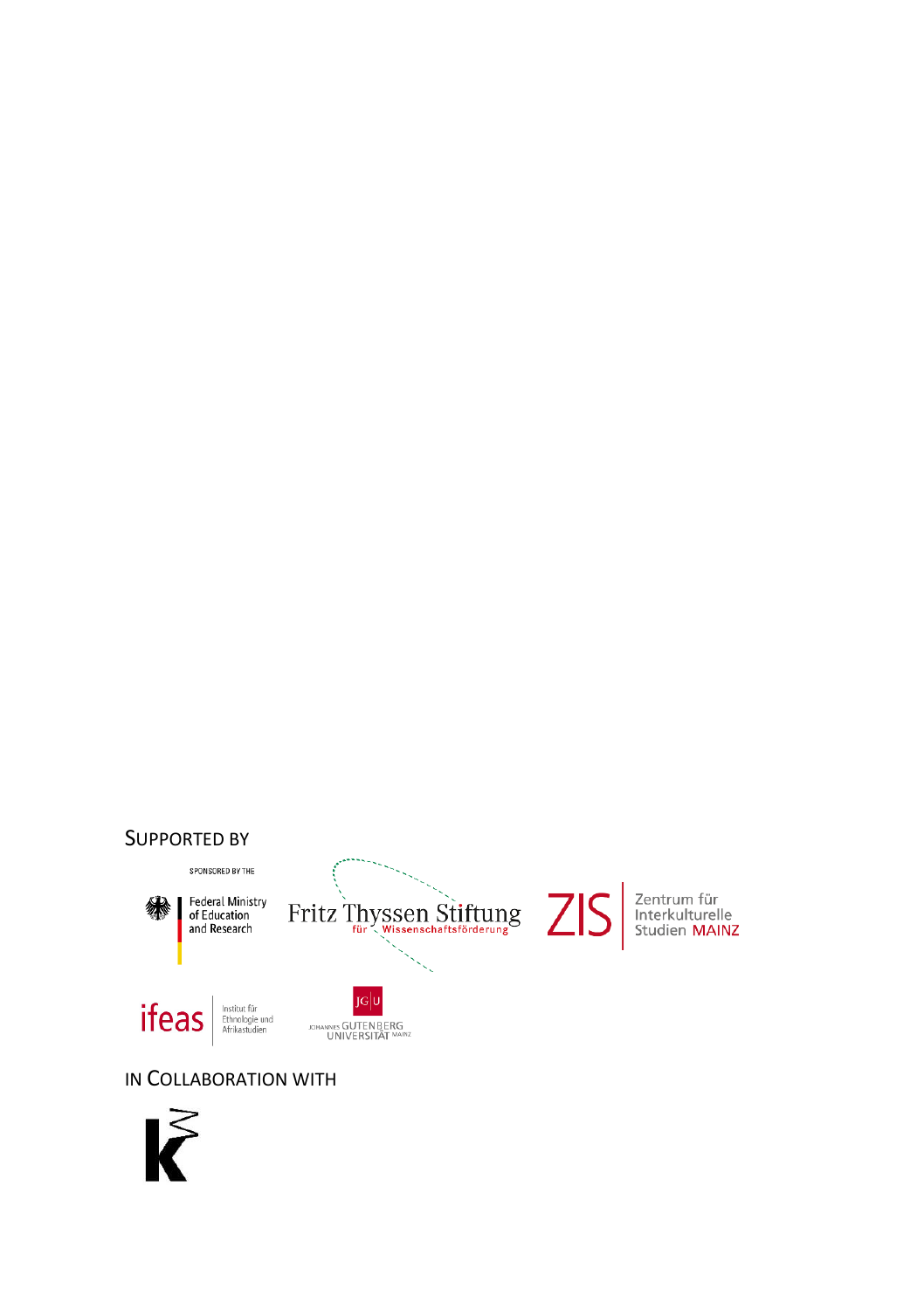**SYMPOSIUM**

# **NOTIONS OF JIHAD RECONSIDERED:**

# **PERSPECTIVES ON MEDIA, MATERIALITY AND POLITICAL VIOLENCE**

KUNSTHALLE MANNHEIM

JOHANNES GUTENBERG UNIVERSITY MAINZ

6-8 OCTOBER 2021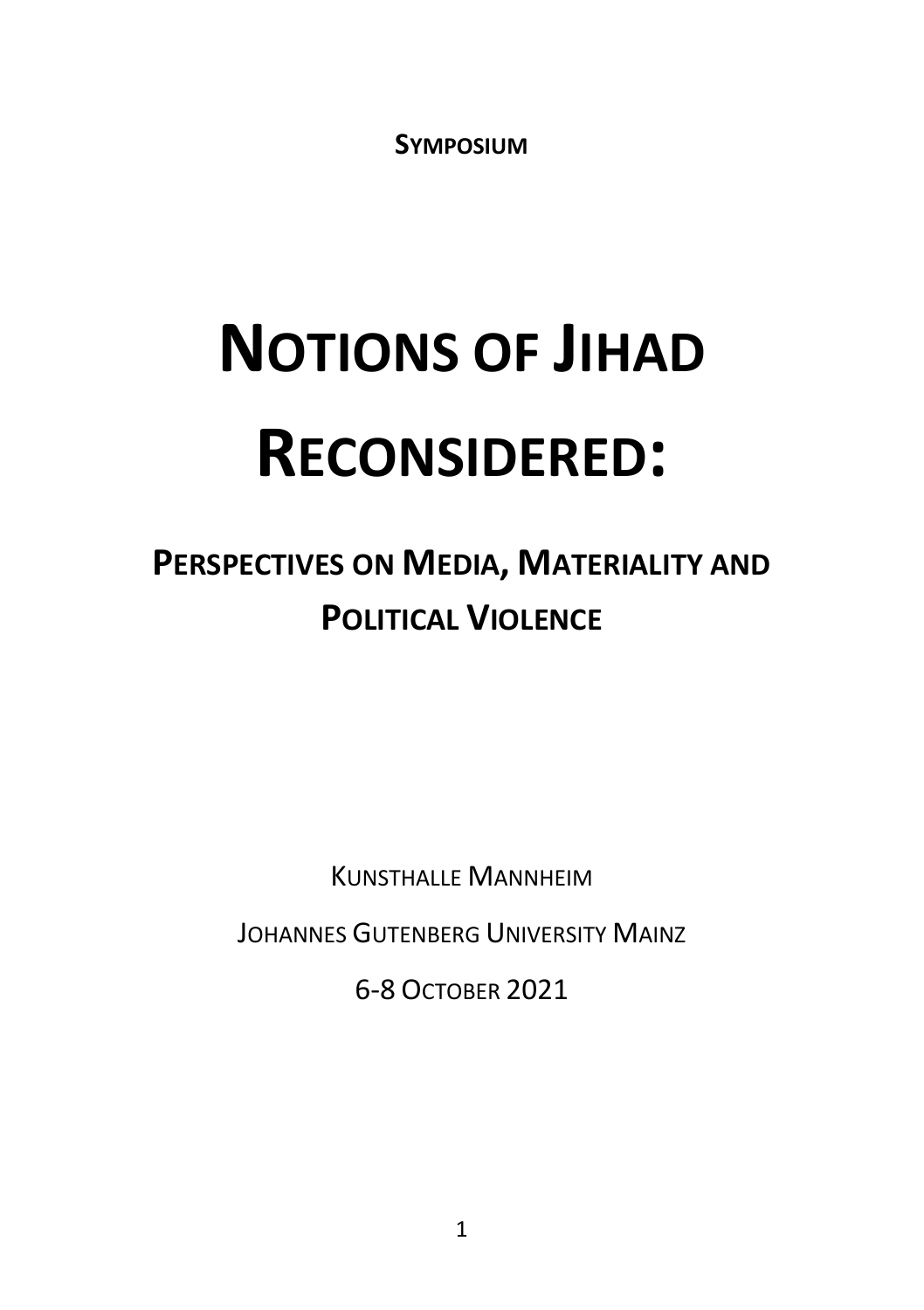#### **DESCRIPTION**

The symposium *[Notions of Jihad Reconsidered: Perspectives on Media,](https://notions-of-jihad.uni-mainz.de/)  [Materiality, and Political Violence](https://notions-of-jihad.uni-mainz.de/)* explores how different notions of jihad and political violence have entered and been shaped by discursive formations in academia, media, and the arts. It takes the aesthetic dimensions of images and sounds that have emerged over the last 20 years in the engagement with 9/11 and its aftermath as a starting point to rethink the various notions of jihad and its relation to political violence.

The symposium includes a joint visit of the special exhibition MINDBOMBS – [Visual Cultures of Political Violence](https://www.kuma.art/en/mindbombs) and an Artist Talk at the Kunsthalle Mannheim, a keynote lecture as well as four thematic panels. During the four thematic panels, renowned scholars and artists explore the visual and sonic aesthetics that have helped manifest perceptions of jihad. They critically reflect on the practices of knowledge production in different social spheres that have conditioned notions of Jihad and political violence, debating the canonization and archiving of mediations and imaginations of Jihad, as well as ethnographic case studies that show how notions, media, and materialities of Jihad are entangled with local and global structures of power.

The thematic design of the symposium draws on the premise that since the attacks of 11 September 2001 in the USA, global politics, regional orders and social cohesion in many societies have been exposed to unprecedented dynamics. Images, sounds, and their mediations have played an essential role in the perception of this event and its consequences. Usama Bin Ladin's video calling on all Muslims to take up arms against the United States and its allies in a sanctified struggle framed as Jihad was only one element in the widespread dissemination and popularisation of this polysemic concept from the Muslim tradition. As one of the many consequences of the 9/11 attacks and the subsequent 'war on terror', discourses on Islam per se, Muslim religiosity, belonging and power relations in Europe and North America were increasingly shaped by rather narrow understandings of Jihad as embodying a potential for violence inherent in the religious foundations of Islam. Under these premises, certain characteristics were attributed to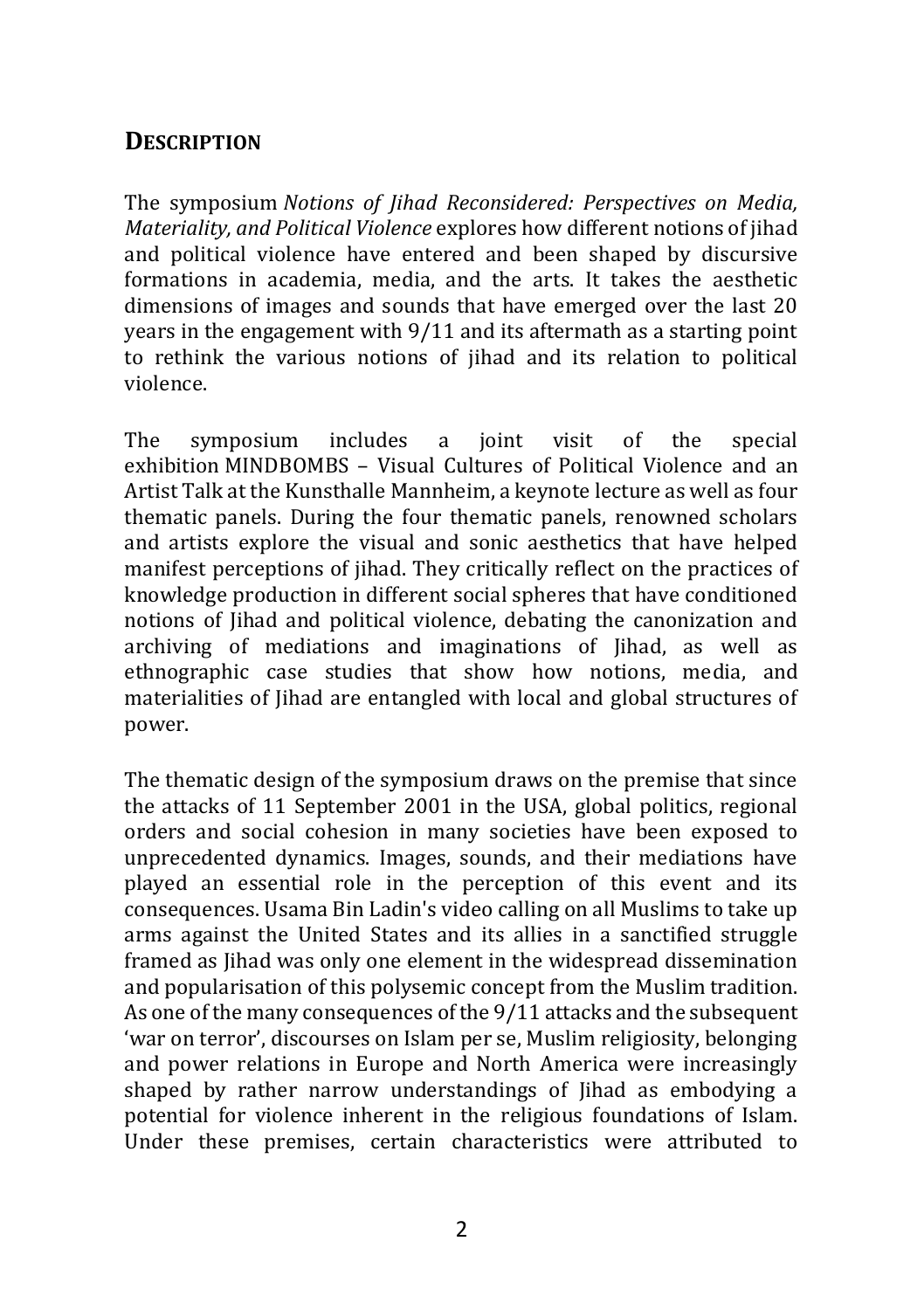Muslims and their compatibility with 'Western' notions of social order was questioned (Bayat 2007: 5).

The attacks of 9/11 also mark a turning point for many visual and media scholars: on the one hand, recordings of such events gained unprecedented visibility and rapid dissemination via the Web 2.0. On the other hand, the content of these images had an increasingly spectacular, shocking, or traumatizing effect (Mitchell 2011: 2). Taken together, they represent a 'new geography of rage' that provoked remediations in popular media culture in regions not directly affected (Behrend & Wendl 2015). In their various manifestations, not only the images of the collapsing Twin Towers have entered our collective memory. It is also impossible to imagine global audiovisual cultures without the mediations of the subsequent invasion and the so-called 'war on terror' in Afghanistan, Iraq, and other countries, images of tortured prisoners in Guantánamo and Abu Ghrayb, as well as the networked images and videos of the ongoing war in Syria. Shared in manifold iterations, altered, contested, recomposed, and placed in different contexts in the form of digital media, these sounds and images testify to the fact that this concept cannot be limited to its religious meanings. They manifest the materiality of violence, shape the wide range of sentiments about what Jihad means, and affect discursive formations that evaluate Muslim life and religiosity also in terms of their relationship to jihad and political violence.

Against this background, the symposium *Notions of Jihad Reconsidered* will present a scholarly discussion that complements and critiques existing research on the topic. In order to offer a broad and comparative perspective, the event will be introduced with a joint visit of the special exhibition *MINDBOMBS - Visual Cultures of Political Violence* at Kunsthalle Mannheim. The artworks displayed in one part of the exhibition explicitly engage with mediations of Muslim militants as well as the devastation of war and violence. As an opening event, an Artist Talk on Art and Political Violence at Kunsthalle Mannheim will facilitate a discussion between art historians and artists represented in the exhibition, whose work addresses left-wing, right-wing, and Muslim militant violence, its repercussions and entanglements with broader social and political processes. This event will provide fruitful impulses for four thematic panels during the following two days in Mainz.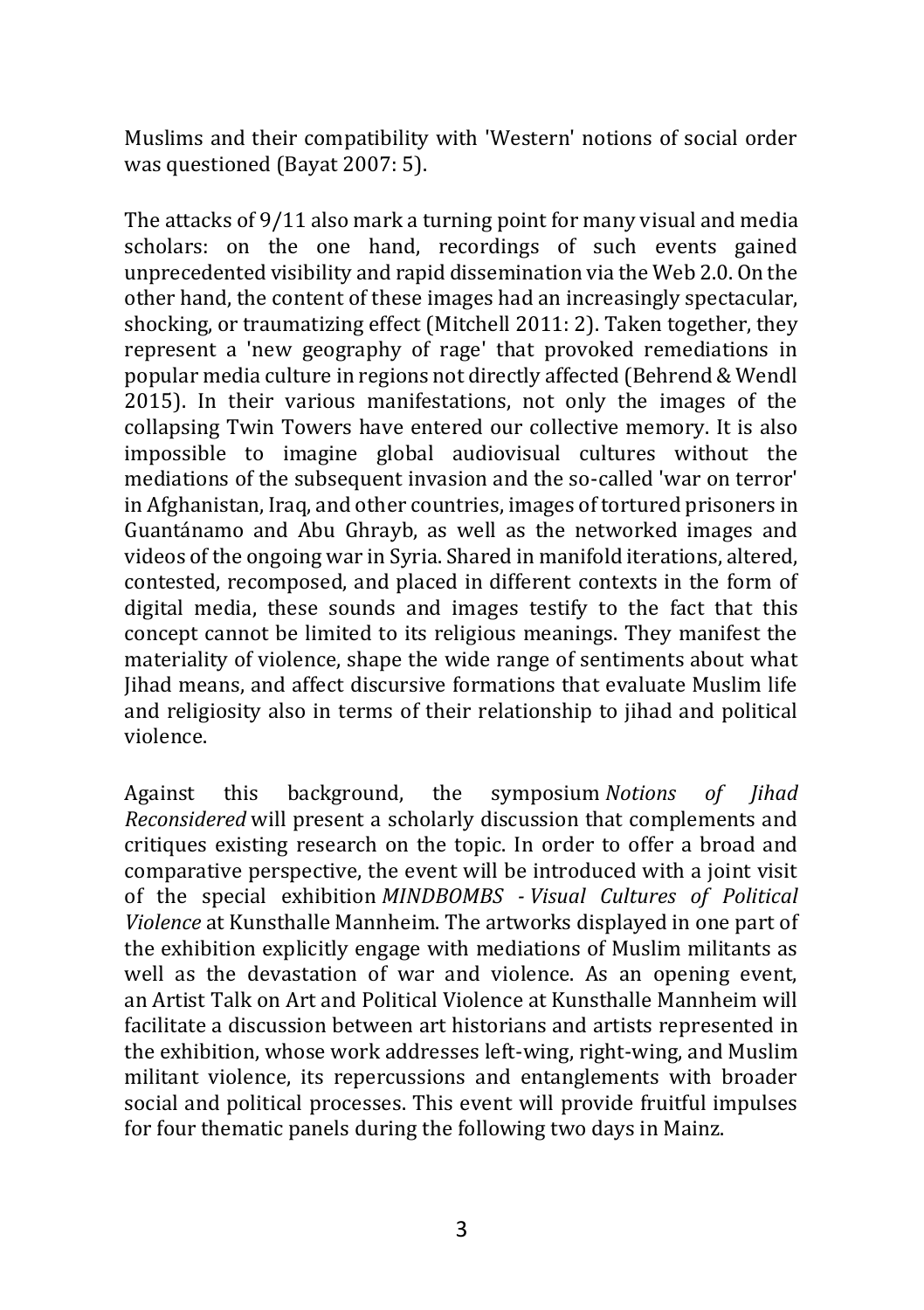# **ABOUT THE JUNIOR RESEARCH GROUP** *JIHADISM ON THE INTERNET: IMAGES AND VIDEOS, THEIR APPROPRIATION, AND DISSEMINATION*

This Symposium is the culmination of the work of the Junior Research Group *Jihadism on the Internet: Images and Videos, their Appropriation and Disseminatio*n at the Department of Anthropology and African Studies at the University of Mainz. In the group, headed by Christoph Günther and funded by the German Federal Ministry of Education and Research (BMBF), an IT specialist and six junior scholars from the fields of anthropology, film and media studies, and Islamic studies, have been working together since mid-2017. Collaboratively, they analyse audiovisual media of Jihadi movements and explore the ways in which a broad spectrum of social actors engages with these mediations. They have produced a number of publications, including the edited volume Jihadi Audiovisuality and its Entanglements: Meanings, Aesthetics, Appropriations (Edinburgh University Press, 2020).

Contact: [notions-of-jihad\[a\]uni-mainz.de](mailto:notions-of-jihad@uni-mainz.de)

# **POSSIBLE RESTRICTIONS AND HYGIENE CONCEPT IN THE WAKE OF THE ONGOING COVID19 PANDEMIC**

The symposium will be held in a hybrid format, considering hygiene measures then applicable at Johannes Gutenberg University or Kunsthalle Mannheim.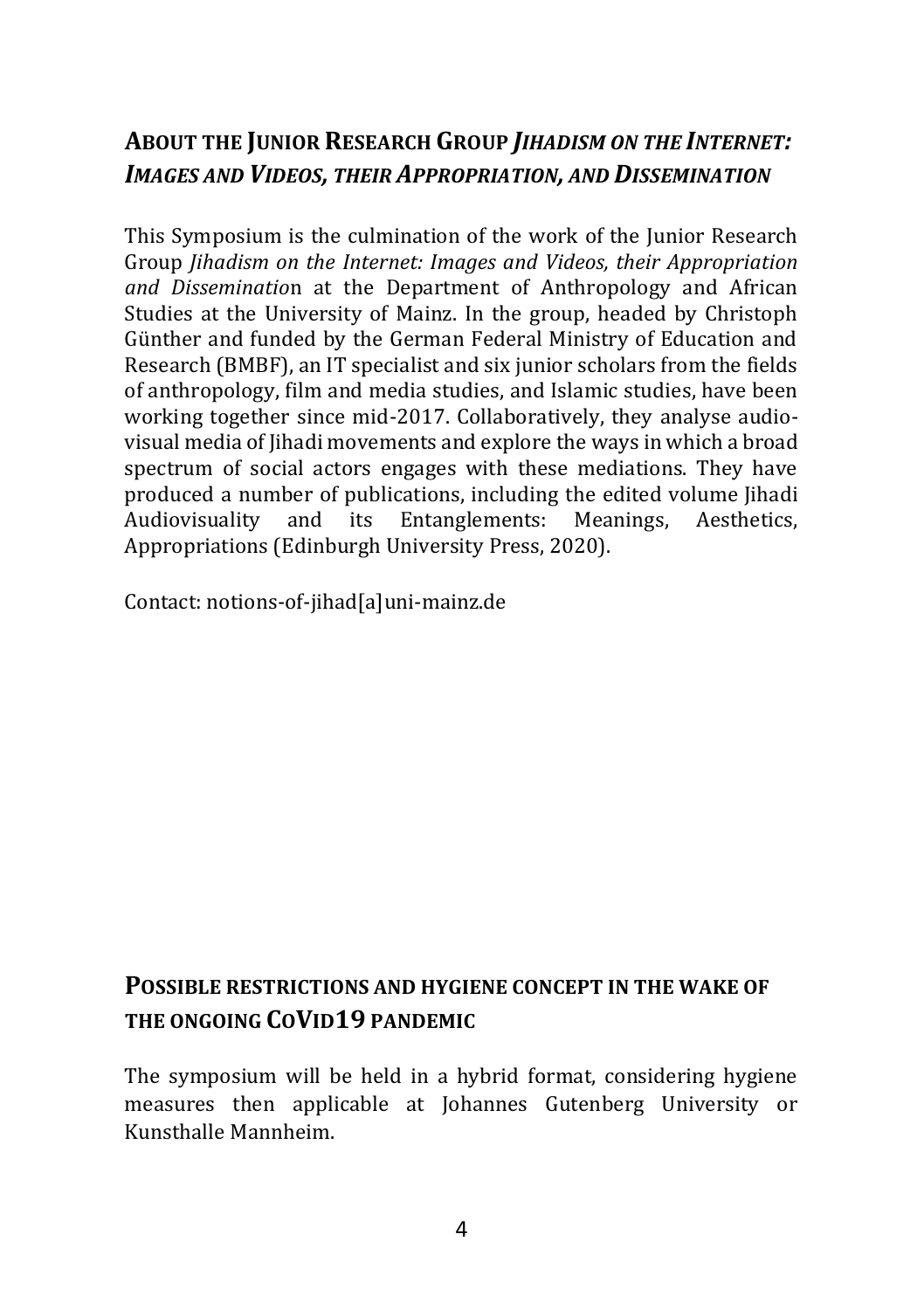# **PROGRAMME WEDNESDAY 6OCTOBER**

| Location 1:  | Kunsthalle Mannheim                                                                                      |  |
|--------------|----------------------------------------------------------------------------------------------------------|--|
| 13.00        | Registration                                                                                             |  |
| 13.30        | Welcoming<br>Sebastian Baden (Kunsthalle Mannheim)                                                       |  |
| 13.45        | Introduction                                                                                             |  |
|              | Christoph Günther<br>(Johannes Gutenberg University Mainz)                                               |  |
| 14.30        | Curator's guided tour through the exhibition<br><b>MINDBOMBS - Visual Cultures of Political Violence</b> |  |
| 17.00        | <b>Artist talk Art and Political Violence</b>                                                            |  |
|              | with Morehshin Allahyari, Khalid Wad Albaih, Johan<br>Grimonprez, Henrike Naumann, and Wendy Shaw        |  |
| 19.00        | <b>Dinner</b>                                                                                            |  |
| from $20.30$ | <b>Transfer to Mainz</b>                                                                                 |  |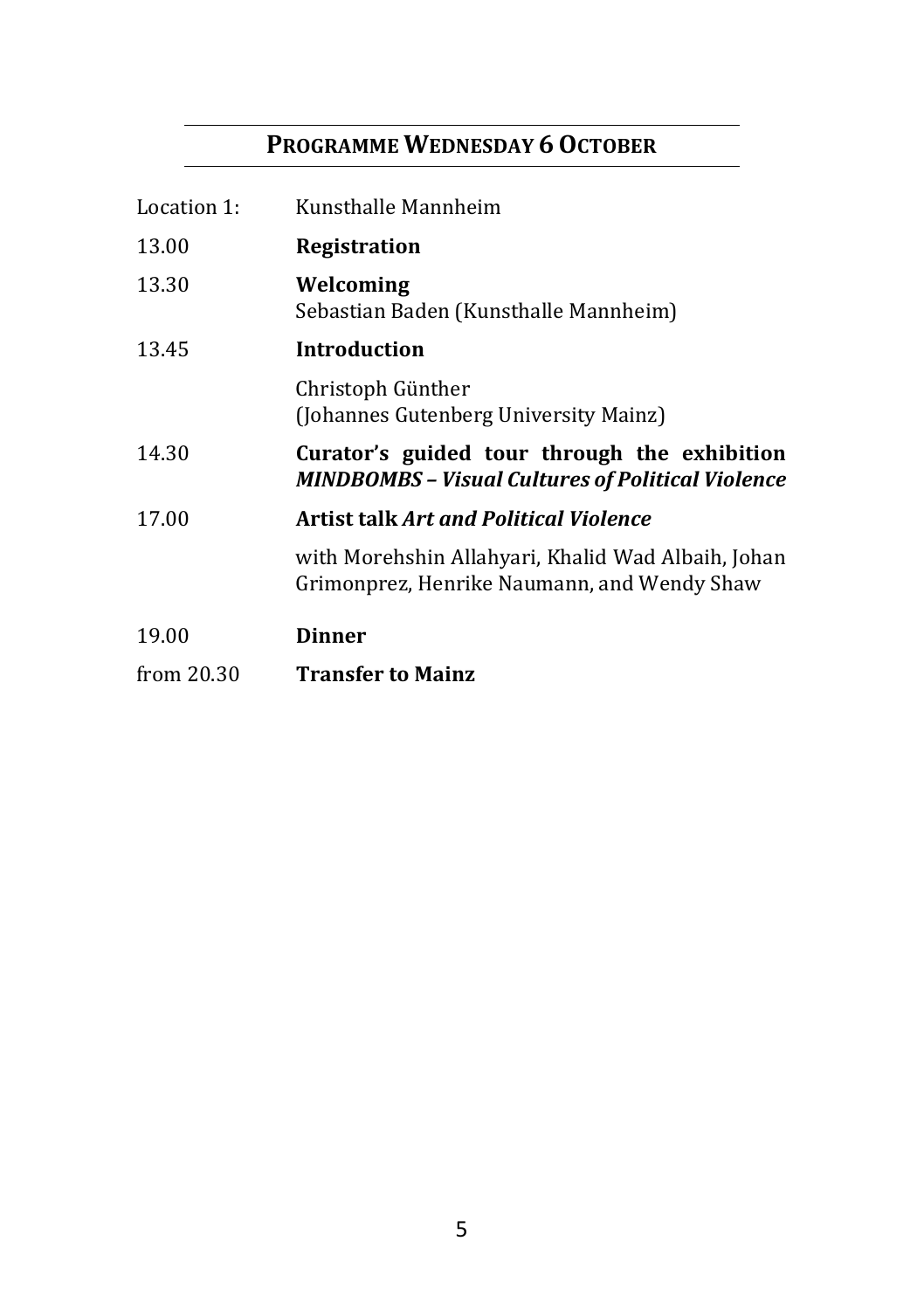# **PROGRAMME THURSDAY 7 OCTOBER**

| Location 2:     | Haus Recht und Wirtschaft (ReWi I), Mainz                                                                   |  |  |
|-----------------|-------------------------------------------------------------------------------------------------------------|--|--|
| $11.00 - 12.00$ | Time for Networking and Watching Video Essays                                                               |  |  |
| $12.00 - 13.00$ | Lunch                                                                                                       |  |  |
| $13.00 - 15.00$ | Panel 1   Affective Archives - Enduring Sounds<br>and Images                                                |  |  |
|                 | Chair: Robert Dörre<br>(Johannes Gutenberg University Mainz)                                                |  |  |
|                 | Presenters:                                                                                                 |  |  |
|                 | Michael Krona (University of Malmö)                                                                         |  |  |
|                 | Kevin B. Lee (Merz Akademie Stuttgart)                                                                      |  |  |
|                 | Donatella Della Ratta (John Cabot University, Rome)                                                         |  |  |
|                 | Aaron Zelin<br>(Washington Institute for Near East Policy)                                                  |  |  |
| $15.00 - 15.30$ | <b>Coffee break</b>                                                                                         |  |  |
| $15.30 - 17.00$ | <b>Keynote</b><br><b>Christiane Gruber (University of Michigan)</b>                                         |  |  |
| $17.00 - 17.30$ | Coffee break                                                                                                |  |  |
| $17.30 - 19.30$ | Aesthetics of Jihad: Audiovisual<br>Panel 2<br>$\mathbf{L}$<br><b>Mediations and Formations</b>             |  |  |
|                 | Chair: York Beese<br>(Johannes Gutenberg University Mainz)                                                  |  |  |
|                 | Presenters:                                                                                                 |  |  |
|                 | Martin Daughtry (New York University)<br>Nelly Lahoud (New America, Washington DC)<br>Simon Menner (Berlin) |  |  |
|                 | Ahmed Al-Rawi (Simon Fraser University)                                                                     |  |  |
| 20.00           | <b>Conference Dinner</b>                                                                                    |  |  |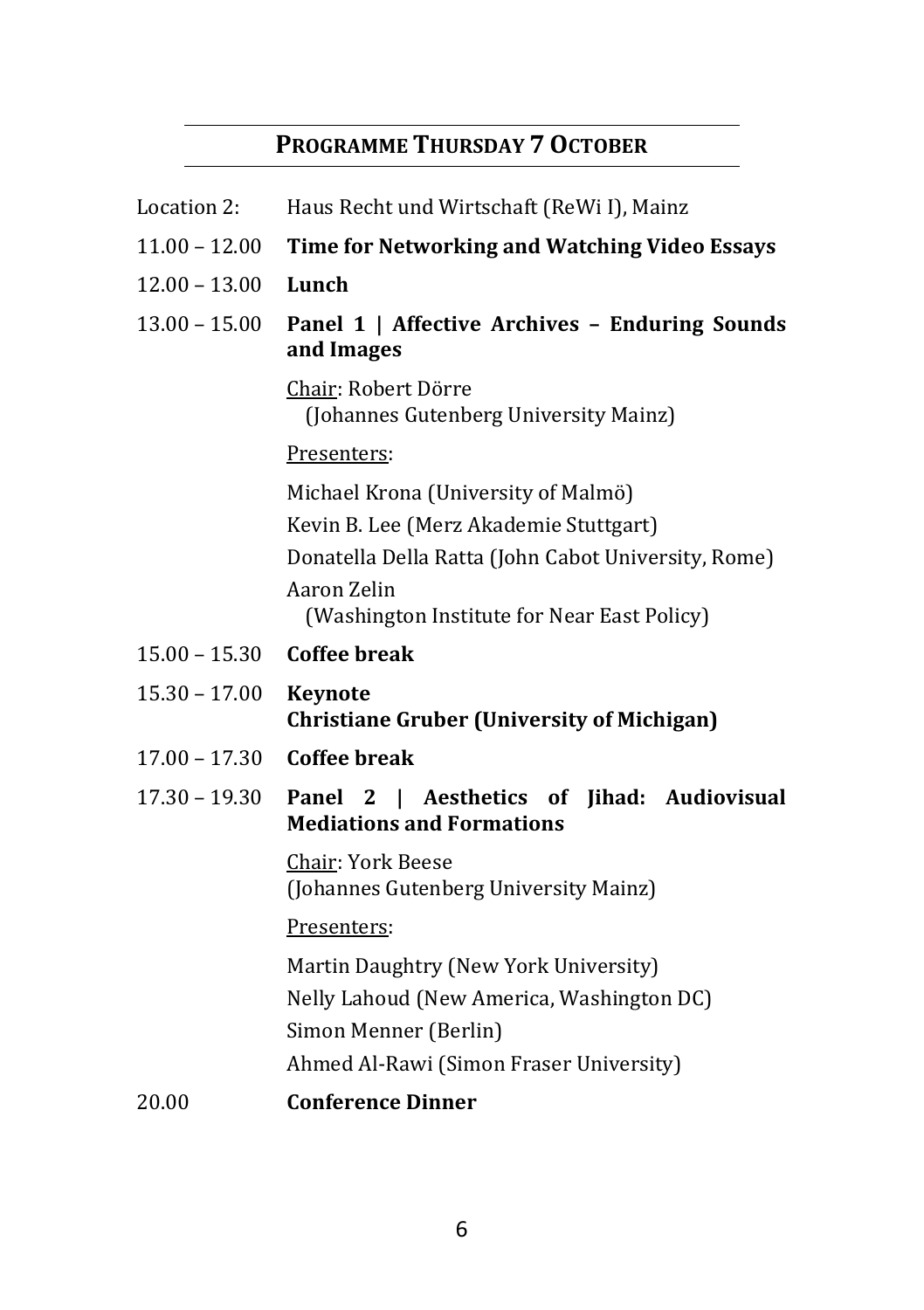#### **PROGRAMME FRIDAY 8OCTOBER**

| $12.00 - 13.00$ |  | Lunch |
|-----------------|--|-------|
|-----------------|--|-------|

- 13.00 14.00 **Time for Networking and Watching Video Essays**
- 14.00 16.00 **Panel 3 | Ethnographic Perspectives on Imaginations and Materialities of Jihad**

Chair: Simone Pfeifer (Johannes Gutenberg University Mainz)

#### Presenters:

Hamza Esmili (Centre Maurice Halbwachs (ENS-EHESS-CNRS) Paris) Nadia Fadil (KU Leuven) Martijn de Koning (Radboud University Nijmegen) Anja Kublitz (Aalborg Universitet)

- 16.00 16.30 **Coffee Break**
- 16.30 19.00 **Panel 4 | Notions of Jihad and the Production of Knowledge**

Chair: Alexandra Dick (Johannes Gutenberg University Mainz)

#### Presenters:

Salman Sayyid (University of Leeds)

Jaan Islam (University of Edinburgh)

Darryl Li (University of Chicago)

#### **15 Minute Pause for Breathing**

Nicole Nguyen (University of Illinois – Chicago) Farid Hafez (Williams College)

#### 19.30 **End of the Symposium**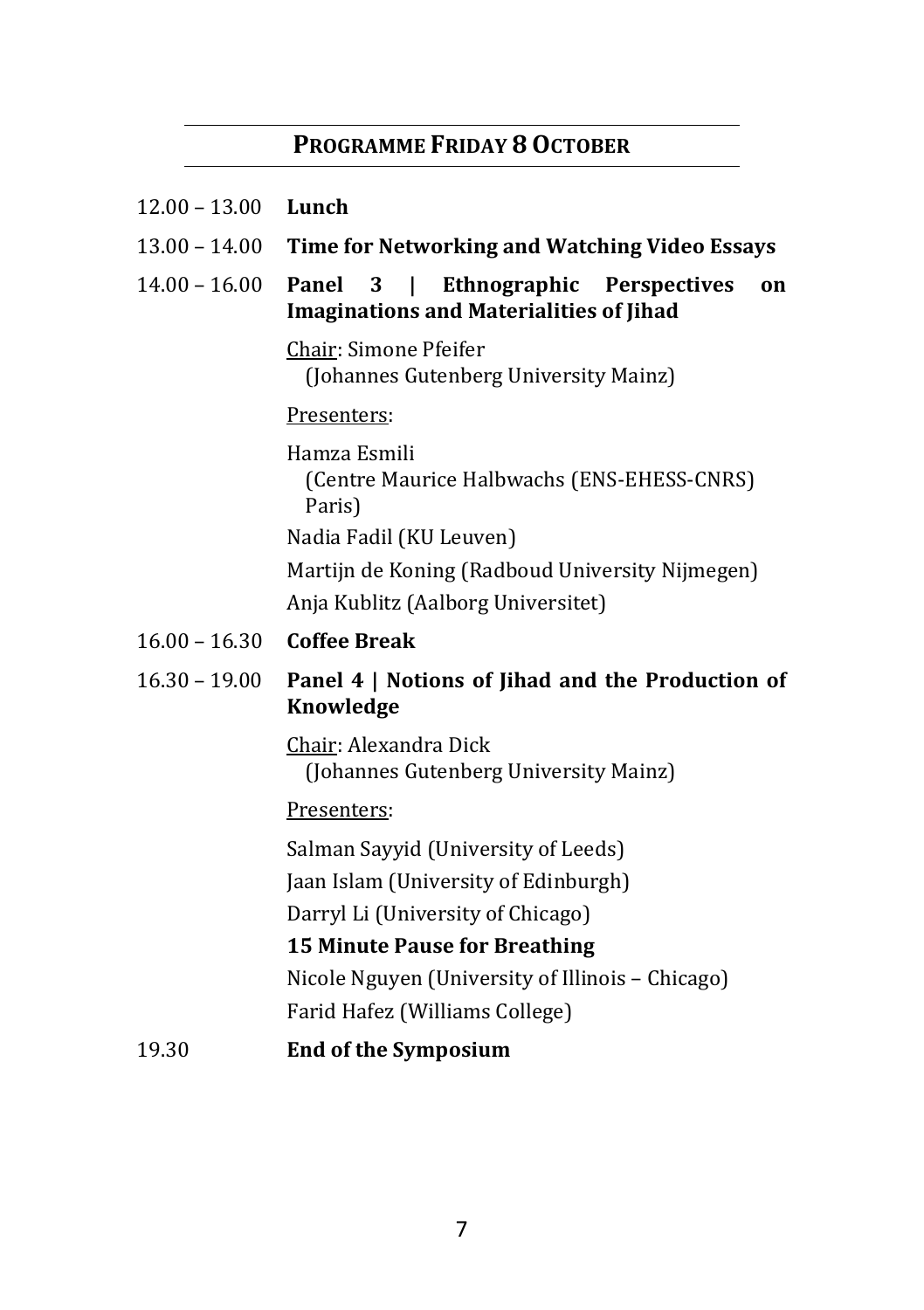#### **ABSTRACTS**

#### **PANEL 1:** *AFFECTIVE ARCHIVES – ENDURING SOUNDS AND IMAGES*

#### **Michael Krona**:

#### **An '***individual of interest***' – experiences of democratic state authorities' interest in terrorism researchers and data, and the challenges for academic freedom**

The field and practices of terrorism research are constantly changing. Academics working with monitoring extremist spaces online, collecting data and analyzing it for academic purposes, have in recent years received attention from external stakeholders. Law enforcement, intelligence organizations, state- and non-state actors share common interest in the information and data on potential extremists or terrorists connected to their specific domain and jurisdiction. At the same time, from the academic researcher's point of view, the ethical considerations on methods to retrieve and study extremist data online are vast and in need to be more clearly defined. A specific reason for this need is the legal challenges that this type of work poses. Downloading and storing large amount of research data on for instance Islamic State supporters and jihadist extremism in general, potentially put academics on lists of interest for state authorities.

This paper deals with these new ethical and judicial considerations involved in being a terrorism researcher. It's based on a personal account of ending up on a list of "individuals of interest" from counter terrorism police in a European country, followed by detainment and questioning in connection to international travel. With the author's experiences of a lengthy process including seizure of research data and extensive interrogation concerning personal contacts, beliefs, and intentions – this paper highlights the risks and potential implications of conducting extremism research. How does the interest in extremism data, and legal measures to obtain it, from external stakeholders intersect with academic freedom and integrity, and what potential consequences can it have on academic work in the field and for the individual researcher?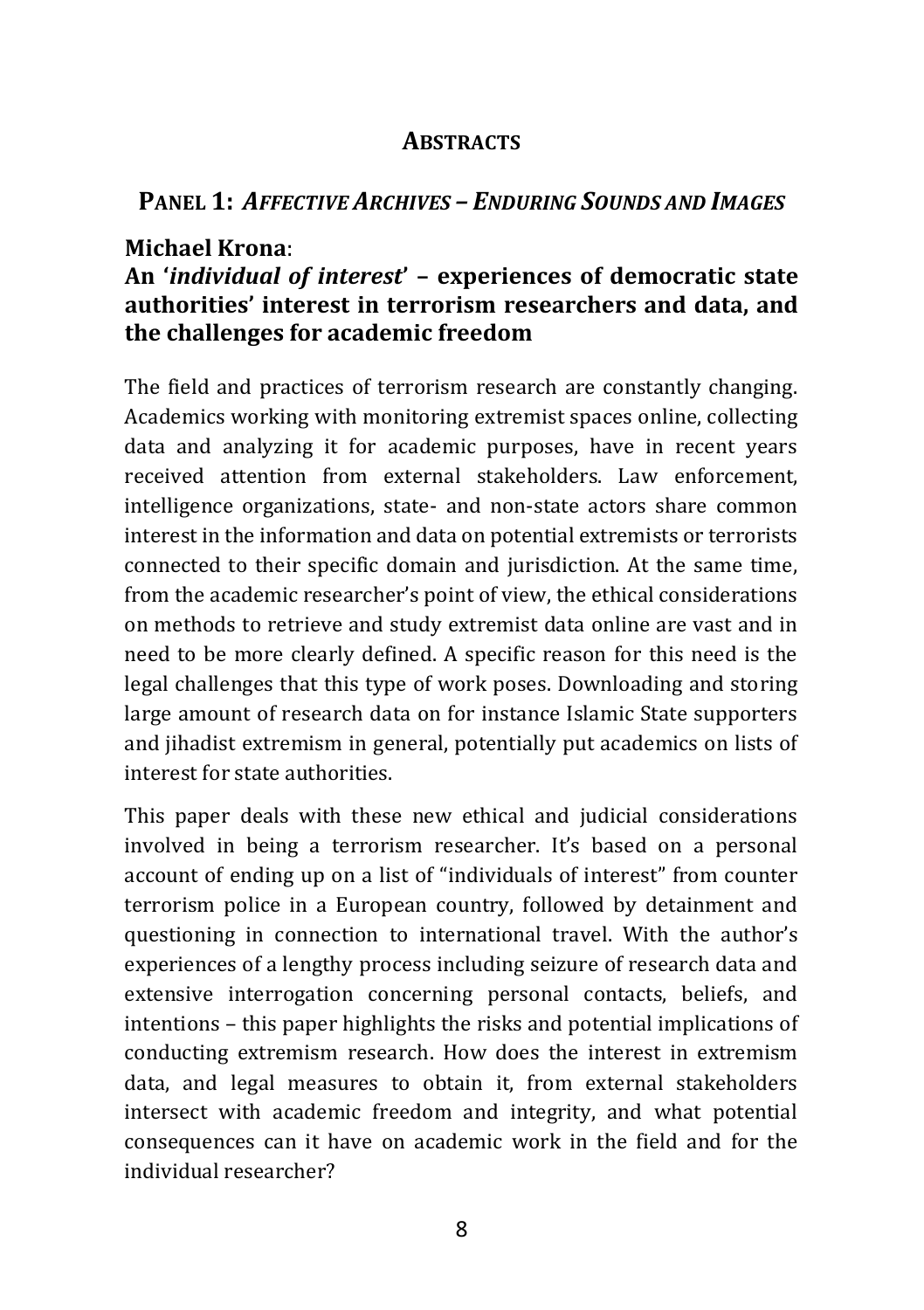#### **Kevin B. Lee**: **Self/Critical Spectatorship:** *Bottled Songs*

*Bottled Songs*is an ongoing media project depicting strategies for making sense of online extremist propaganda. Filmmakers and media researchers Chloé Galibert-Laîné and Kevin B. Lee compose letters addressed to each other, narrating their encounters with videos originating from the Islamic State. They use a desktop documentary approach to trace and record their investigations playing directly upon their computer screens. The presentation will reflect on the challenges and possibilities for videographic analysis to engage with extremist media.

# **Donatella Della Ratta: Violence, Visibility, and viruses from ISIS to Coronavirus**

This talk reflects on the relationship between violence and visibility, regimes of media representation and regimes of warfare, and on their intertwinement in the hyper-connected dimension of web 2.0.'s participatory culture. It goes back to the 'double shooting' of the early days of the 2011 Arab uprisings – *shooting* as in filming and *shooting* as in killing –, shedding light on how this dynamic is fully inscribed in a networked dimension where both gestures – the 'cam shot' and the 'gun shot' – are equally rendered into digital commodities to be posted, copied, shared, manipulated, and liked within the economy of the social web. The talk focuses on how ISIS has cleverly managed to master the double shooting, blending together the cam shot and the gun shot, visual regimes and military regimes, into a unique strategy based on the enactment of terror by means of participatory culture 2.0. Finally, the talk briefly touches upon the current phase, marked by the emergence of what I call the 'cum shot', where the human body itself is being turned into a device of violence and visibility that produces the subject and their subjectivity through molecules ingested and injected in the name of pleasure and safety, in order to face the increasing insecurity brought by global terrorism, health crises and the planetary diffusion of previously unknown biochemical threats.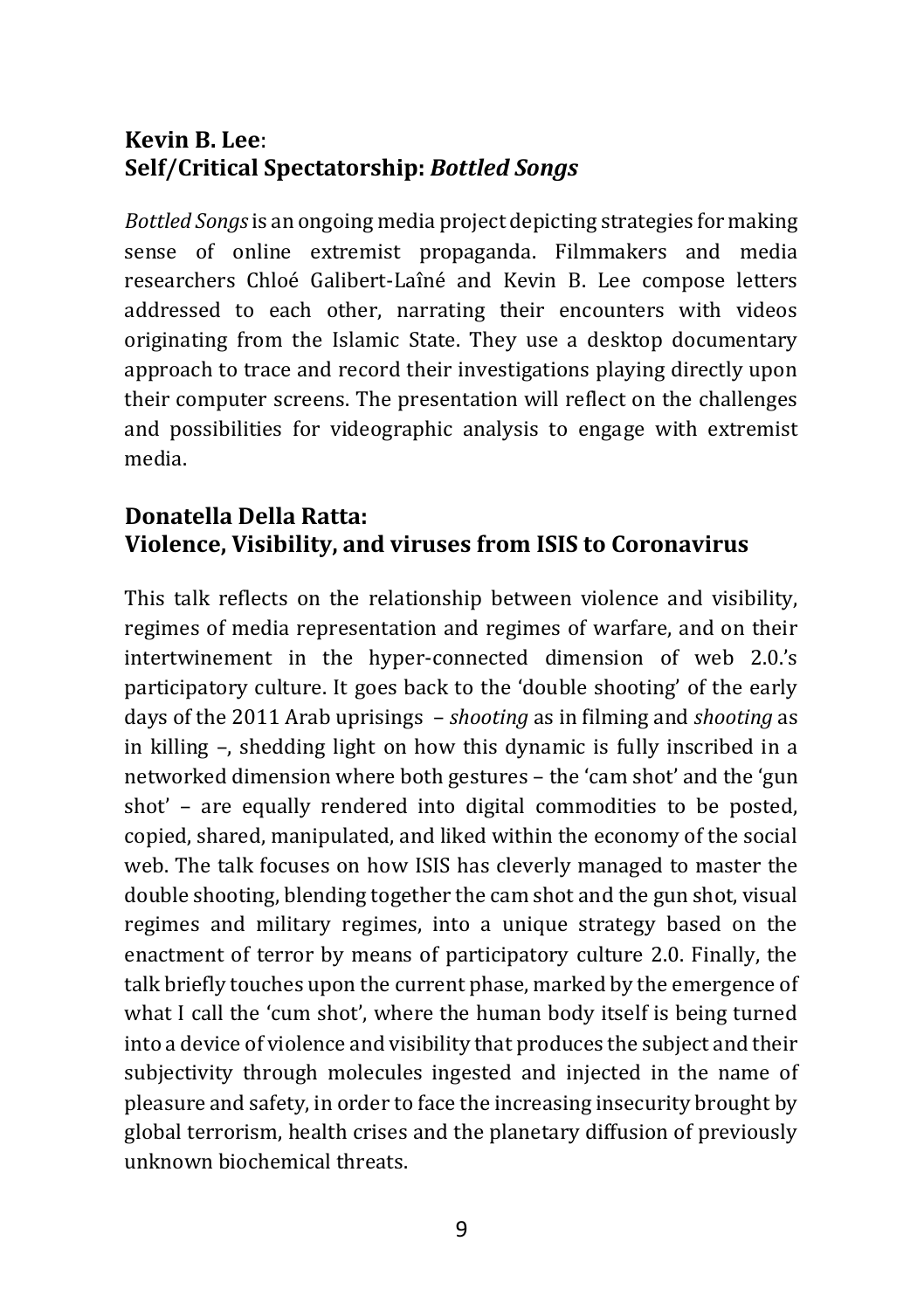# **Aaron Zelin: The Case of Jihadology and the Securization of Academia**

This paper explores the case of the web site, Jihadology, which the author founded and has managed for the past ten-plus years. It explores various issues including why such a site is necessary and/or useful, questions about dissemination and open access, lessons learned about responsibility and interaction with jihadis online, the evolution of the website that has the largest repository of jihadi content, interactions with governments and technology companies and how they viewed and dealt with the website. The paper also explores how the experience gained might help other researchers interested in creating primary source-first websites to assist in their research as well as to the benefit of others in the field. Therefore, this paper aims to shed light not only on this unique case, but also on the moral and ethical questions that have arisen through maintaining the Jihadology website for more than a decade in a time of changing online environments and more recent calls for censorship.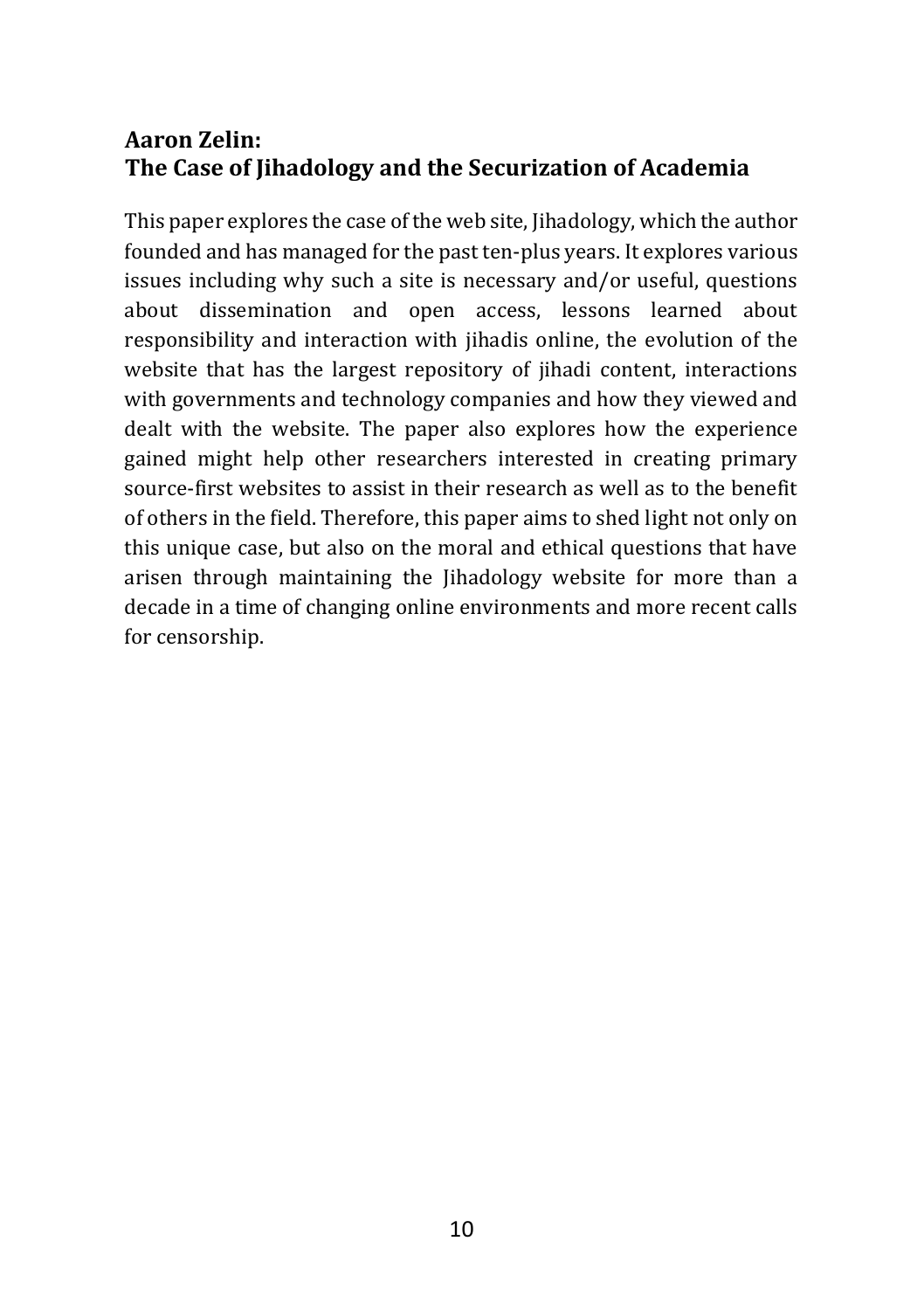#### **KEYNOTE**

### **Christiane Gruber: From ISIS to the AFD: Ultraist Rhetoric and Visuality in Orientalist Concurrence**

When ISIS militants burst onto the scene more than six years ago, journalists and pundits were quick to label the Islamist group a medieval martial movement. Since then, however, scholars have shown how this particular extremist group—one among many ultraist socio-political formations active worldwide—should in fact be considered hypermodern in its use of futuristic-nostalgic rhetoric, astutely crafted visual messaging, and vast portfolio of media and communication technologies. As of late, however, ISIS has been outstripped in sheer production and online presence by a number of right-wing political groups in Europe and the United States, such as Identity Evropa, Alternative für Deutschland, Act for America, and Stop Islamization of America. A close analysis of the rhetorical and visual production of these Euro-American extremist and hate groups reveals not a diametric clash with ISIS's own output but rather a concurrence in symbolic lexica, in which, above all, a new form of Orientalism—of anathemizing the perceived other—is asserted to craft and entrench a nativist stance. This "border security" stance involves a range of identity-based taxonomic simplifications as well as a calculated instrumentalization of fears linked to migration, miscegenation, and misogyny.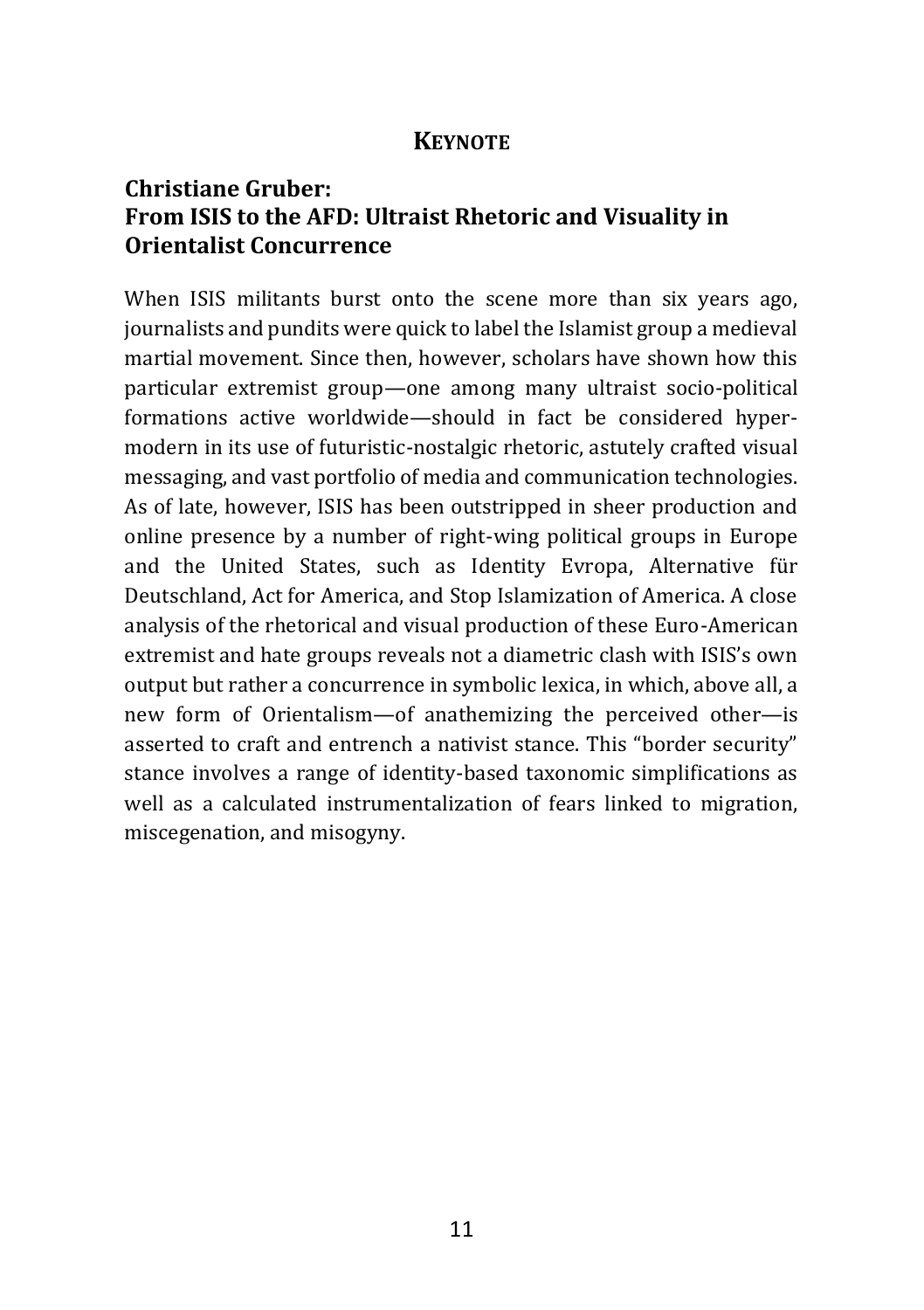# **PANEL 2:** *AESTHETICS OF JIHAD: AUDIOVISUAL MEDIATIONS AND FORMATIONS*

#### **Ahmed Al-Rawi**: **Terrorism education in ISIS's use of children's mobile apps**

This study analyzes three children's educational mobile apps used by ISIS (Letters' Teacher, Night and Day Prayers, and Alphabet Teacher). Using the Walkthrough method (Light, Burgess, & Duguay, 2018) that discusses the different features of each app, I provide a detailed description and contextualization of these apps supported by screenshots, external sources, and other school textbooks produced by ISIS. I argue that the terrorist group aimed at providing well designed and executed apps that do not only offer important language and religious learning potentials, but also aim at radicalizing and brainwashing children into believing in militant Jihad, hatred of non-Muslims, and other beliefs that ISIS held. This study fills a major gap in research as there are no previous empirical studies that focused on these educational apps and their radicalization objectives.

#### **Martin Daughtry**: **Wartime Audition and the Media Representation of Sound**

Existential precarity and the ongoing threat of proximate violence can dictate many of the terms upon which sound is perceived, interpreted, cherished, endured. Nowhere is this more true than in the modern combat zone, where people must struggle to create auditory regimes that conform to the extreme demands that wartime sounds place upon them. This paper tracks some of the virtuosic acts of audition and inaudition (i.e., refusal or inability to listen) that emerged among US military service members and Iraqi civilians during the 2003-11 Iraq War. Collectively, these acts, and the structures that enable them, can help us better understand the phenomenology of violence and trauma, the fragility and contingency of our sensory engagement with the world, and the multiplex disjunctures that separate the experience of (acoustic) violence from media representations of same.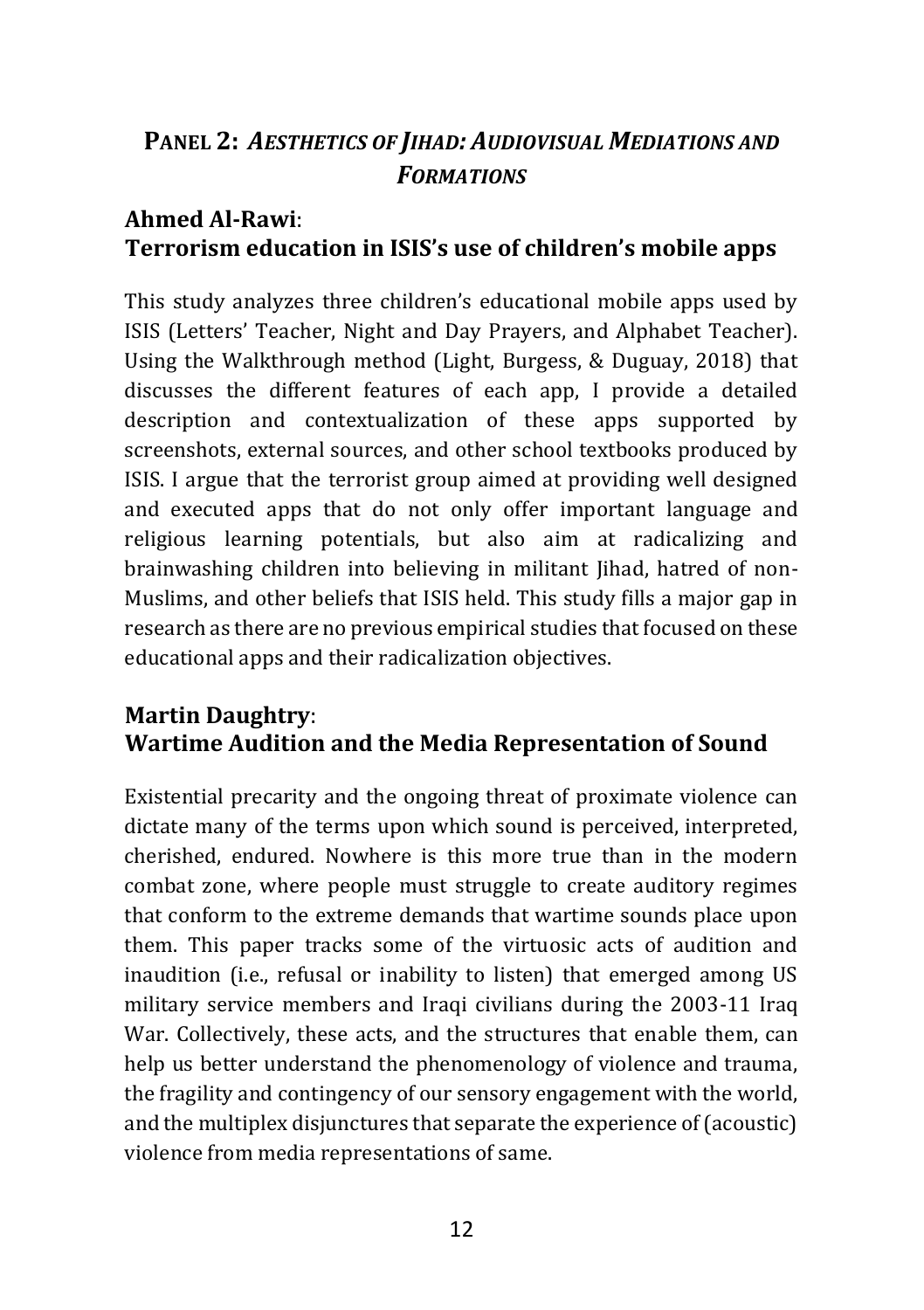# **Nelly Lahoud**: **Anashid and Jihadism**

Anashid (sg: *nashid* a Capella/chants), as defined by Ammon Shiloah, is "a piece of oratory, a chant, a hymn and a form of vocal music" following a poetic metrical rhythm. At first glance, anashid may seem like a side issue for the study of jihadism, but, upon closer examination, they are central to the militant culture and the propaganda of jihadi groups. The presentation covers three themes through a longitudinal approach to the way anashid have featured in the audio-visual releases of jihadi groups:

(1) The early phase of jihadism saw groups rely mostly on existing Islamic anashid for their internal use and to incorporate in their media – drawing mostly on militant themes to incite followers to take up jihad;

(2) The emergence of jihadi media post-9/11 saw groups produce their own anashid to bolster their standing; and

(3) The Islamic State produced and marketed anashid as part of its state building enterprise.

# **Simon Menner**: **Murder as a Cooking Show – Thoughts on the Visual Language of Jihadi Propaganda Online**

Before being able to call for the death of the West on the Internet, every jihadi media warrior needs to accept the terms and services of sites like YouTube or Facebook. While this might appear to be a mere technicality, I am, in fact, not talking about the legal mumbo-jumbo no one ever reads. The true terms and services, as understood here, are the ways these sites function. The ways the audience expects to be entertained. The visual language one must use to succeed when competing against Pewdiepie, Minecraft or makeup tutorials.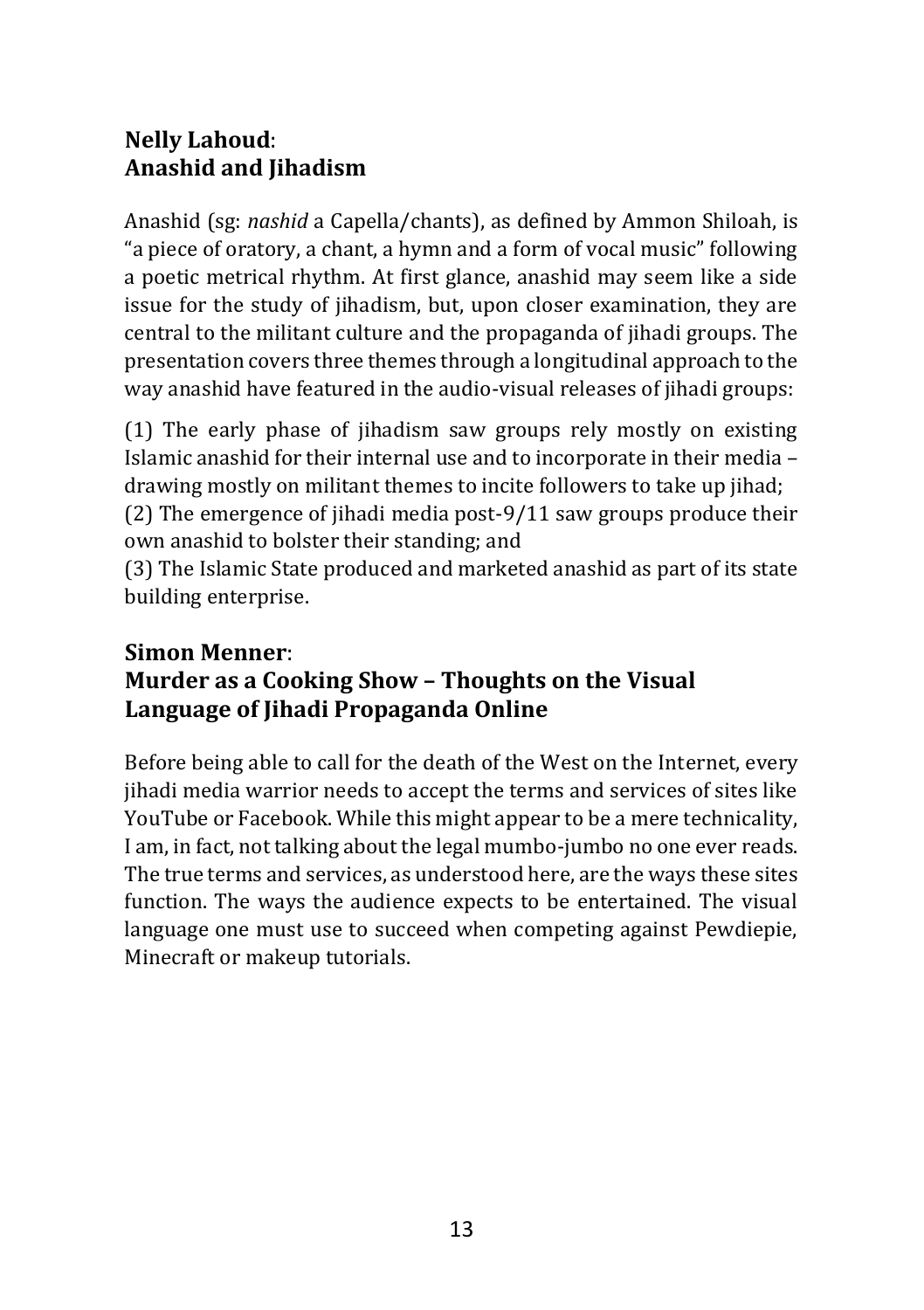# **PANEL 3: ETHNOGRAPHIC PERSPECTIVES ON IMAGINATIONS AND MATERIALITIES OF JIHAD**

# **Hamza Esmili**: **Utopias of djihad**

The proposed paper is centered on a long-term investigation with families of European emigrants (*muh'ajirûn*) to wartime Syria as well as on several fieldworks at the Syrian-Turkish borders and in northern Iraq. Rather than assuming the coherence of a "*radical"* quest, its hypothesis is based on the following assertion: in the context of the Syrian revolution and the emergence of the Islamic State, the word "*djihad*" encompasses historically successive and sometimes competing definitions. Thus, by focusing on the subjective multiplicities among selected biographical trajectories of emigrants, the paper will aim at presenting "*djihad*" as a notion encapsulating several instantiations of religious utopia, in Karl Mannheim's sense of "what is yet to be" (Mannheim 1936 [1929]).

MANNHEIM, K. 1936 [1929]. Ideology and Utopia, London: Routledge

# **Nadia Fadil**: **Virtual innocence. On the status of the Children of Belgian departees in North-East Syria**

In the aftermaths of the uprisings in the Middle-East, approximatively 5000 European citizens travelled to the region of the Levant. Among those who have left, one third have returned, while others have died or disappeared or are stuck in the camps. Among them 400 Adults and 700 children. European countries have overwhelmingly refused to repatriate these citizens, due to their participation in activities considered terrorist. Since 2014, travelling to region has been considered an offense, irrespective of one's activities. This paper seeks to reflect on the situation of these European citizens, in particular through the perspective of the children. Whereas a growing number of studies have attended to the new regimes of exclusion produced by the war on terror, few have attended to the effects on those who haven't committed any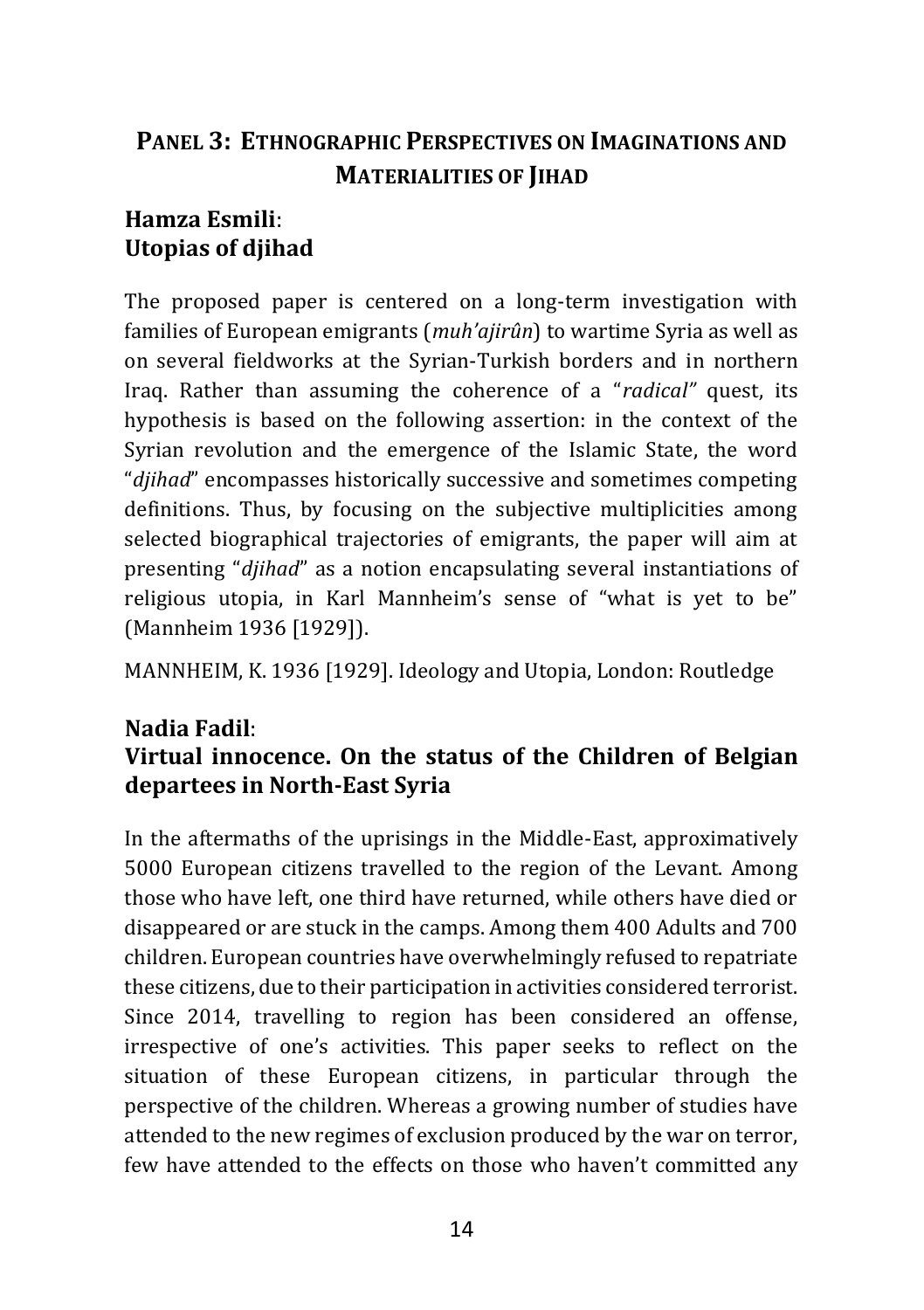offence but are related – through kinship – to the accused, i.c. their children. I will argue that the status of the children is characterized by a condition of virtual innocence, a condition that stands in between statelessness (as theorized by Arendt) and danger.

# **Martijn de Koning**: **Marking Muslimness – Muslim responses to the construction of risk, danger and Salafi Jihadism in the Netherlands**

In this paper I explore the interactions between the policy instruments of the Dutch authorities and those labelled as radicals and/or extremists, more in particular Salafists and Jihadists. From 2002 onwards the Dutch government established a policy to counter the risks on clandestine political violence it associated with tendencies among the Muslim populations that were considered a threat to social cohesion, integration and the rule of law. In this contribution, based upon policy analysis and ethnographic research among those categorized as Jihadis, I will analyse how the categories of Salafism and Jihadism are constructed, how they operate and the reactions they engender among sections of those labelled by the authorities as "Salafis" and/or "jihadis". My argument here is twofold. Firstly, I will argue that the interaction between state policies and alleged Jihadis shows how Jihadis and the state construct themselves in interaction with each other. And, secondly, I will show that this interaction creates both a centrifugal and centripetal securitization.

# **Anja Kublitz**: **The Miracle of the Arab Spring: Optimism among Danish Jihadists**

Among my Danish Muslim interlocutors, the Arab Spring was received as a miracle—a divine intervention that called upon them to radically change their lives. From one day to the next, they turned towards God and decided to travel to the Middle East to take up arms. According to the interlocutors, the miracle of the Arab Spring made them wake up to find themselves as part of the Muslim umma—the community of the last prophet Mohammed—that is, the prophet of the time of the end—but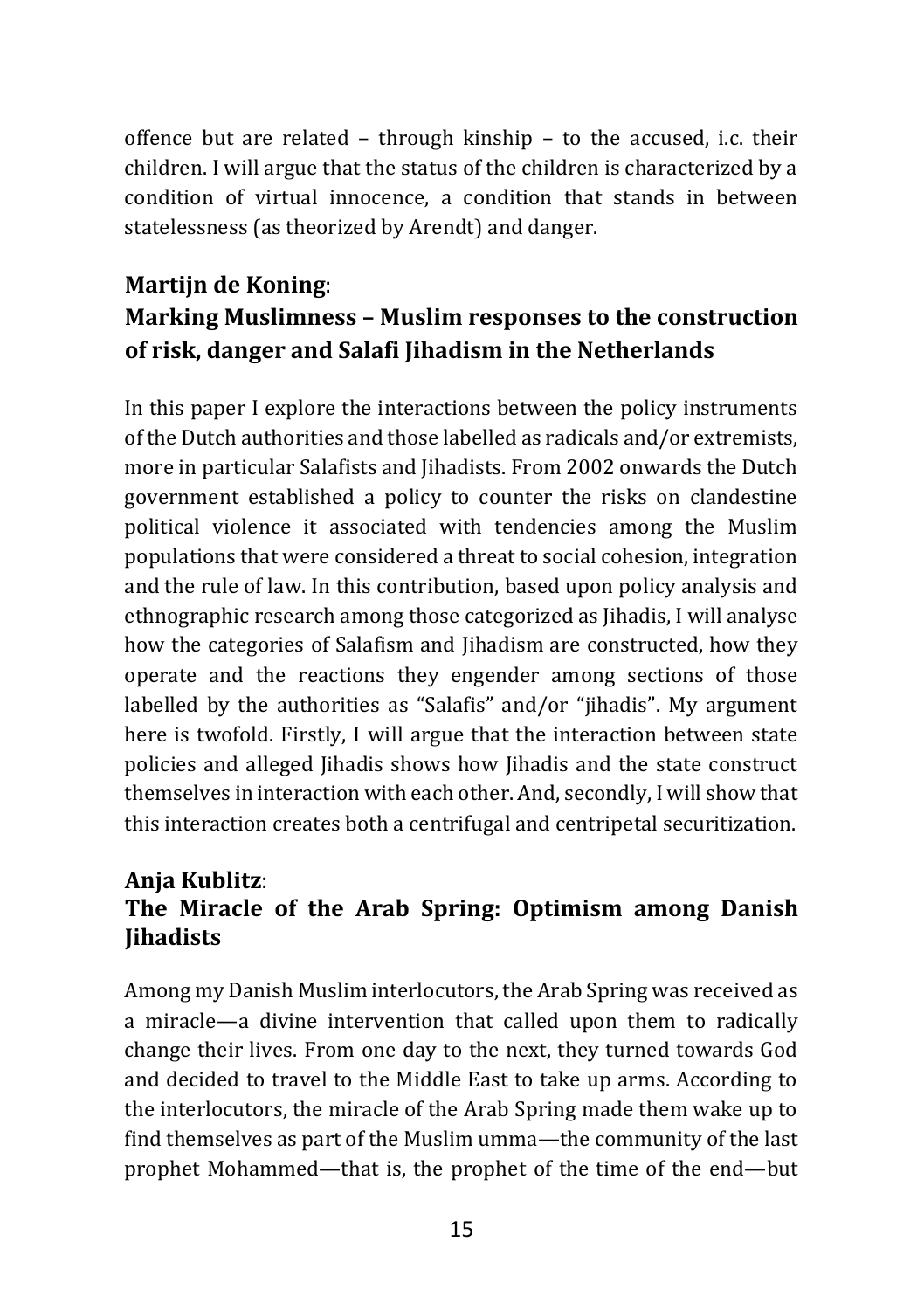also to find that maybe the end of time had arrived and that they could choose to join the Great Battle. Based on long-term fieldwork, this article investigates my interlocutors' optimistic practices of struggling in the way of Allah. Arguing against Roy's central thesis that European jihadists are violent nihilists who adopt Islam, rather than religious fundamentalists who turn to violence, I contend that we need to reinstate God and the relation between divine determination and my interlocutors' agency in order to explain why jihadists do as they do. To understand this relation, I draw on Agamben's distinction between messianism (the time of the end) and apocalypse (the end of time). My interlocutors believe that they live in End-times: they know that the world is about to end but they do not know when, and I suggest that it is exactly this gap that their jihadists' practices strive to bridge.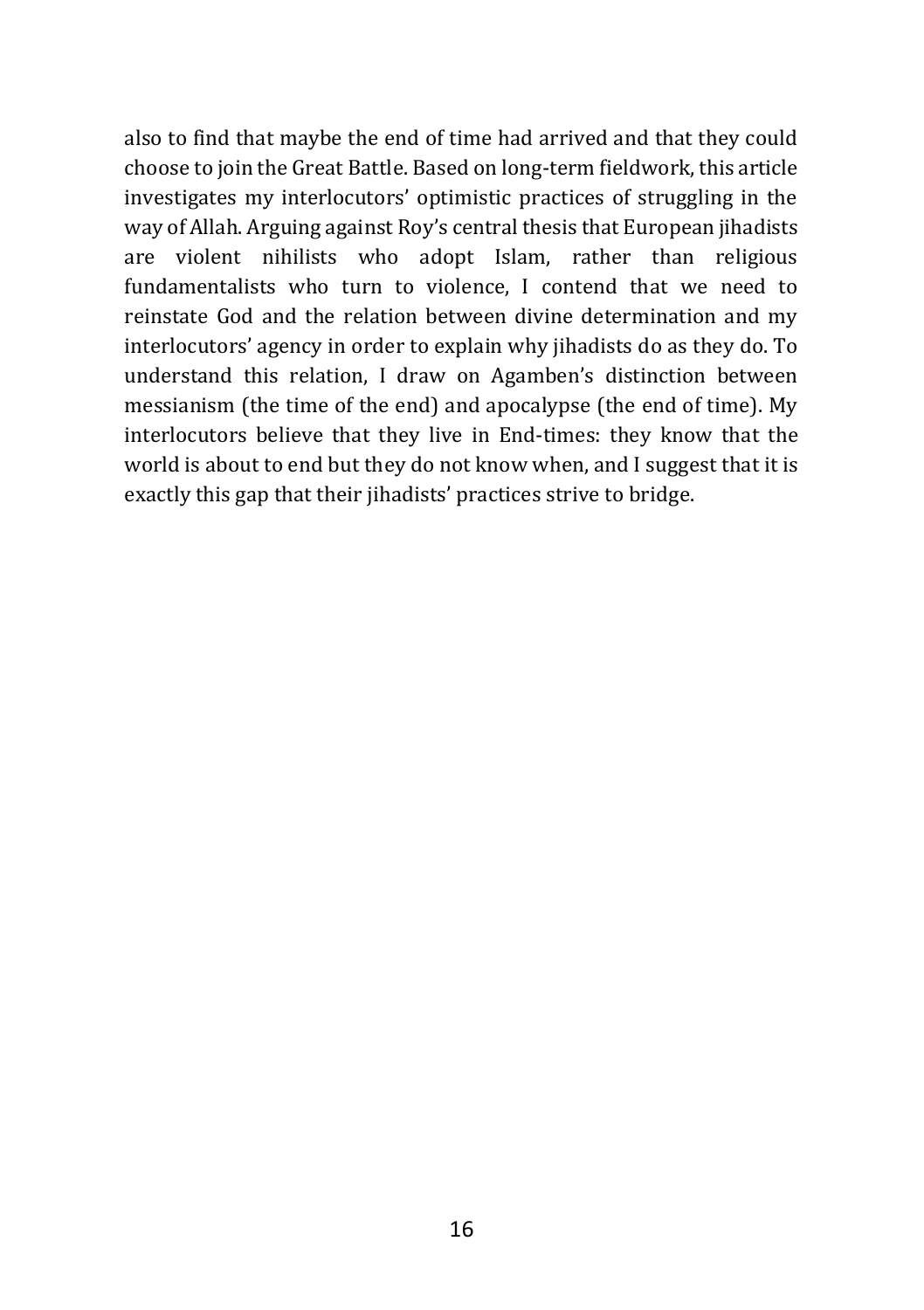#### **PANEL 4:** *NOTIONS OF JIHAD AND THE PRODUCTION OF KNOWLEDGE*

#### **Farid Hafez**:

# **How the Austrian Secret Service turned Islamophobia Studies into a Security Threat. An academic and personal account**

The War on Terror led to the invention of a series of programs that build on the imagination of threatening Muslim masculinity prone to violence and threatening the social and political order of Western states from the inside. Following the inception of so-called de-radicalization programs, soon these countering violent extremism programs were expanded to countering non-violent extremism. Hence, the target was not violence but thought. Lately, some European countries have introduced measures and legislations to combat or even outlaw what has become known as "political Islam" (Austria) or "Islamist separatism" (France), targeting not violent groups, but Muslim civil society. Several state institutions and think tanks have produced knowledge to legitimize these measures and create a fertile ground for major violent interventions by the state. Also, the critique of these policies that is often related to postcolonial, gender, Islamophobia, and racism Studies, has been demonized as either ignorantly supporting political Islam or as a weapon of "political Islam." In my paper, I will draw on the files of an investigation, in which talking and writing about Islamophobia has been framed as an intentionally used method to create a European Islamic State by a secret Muslim conspiration.

#### **Jaan Islam**: **The Portrayal of Salafī-Jihadism: The Production of Knowledge in Fabricating a Global Enemy**

Following the dissolution of the Soviet Union, the "Salafī-Jihadīs" would be feared as the new enemy. Previous studies have shown that the label 'Salafi-Jihadism,' however, is misleading as it refers to a diverse range of movements as opposed to a global movement with a single history and set of beliefs. This paper argues that the label Salafī-Jihadism is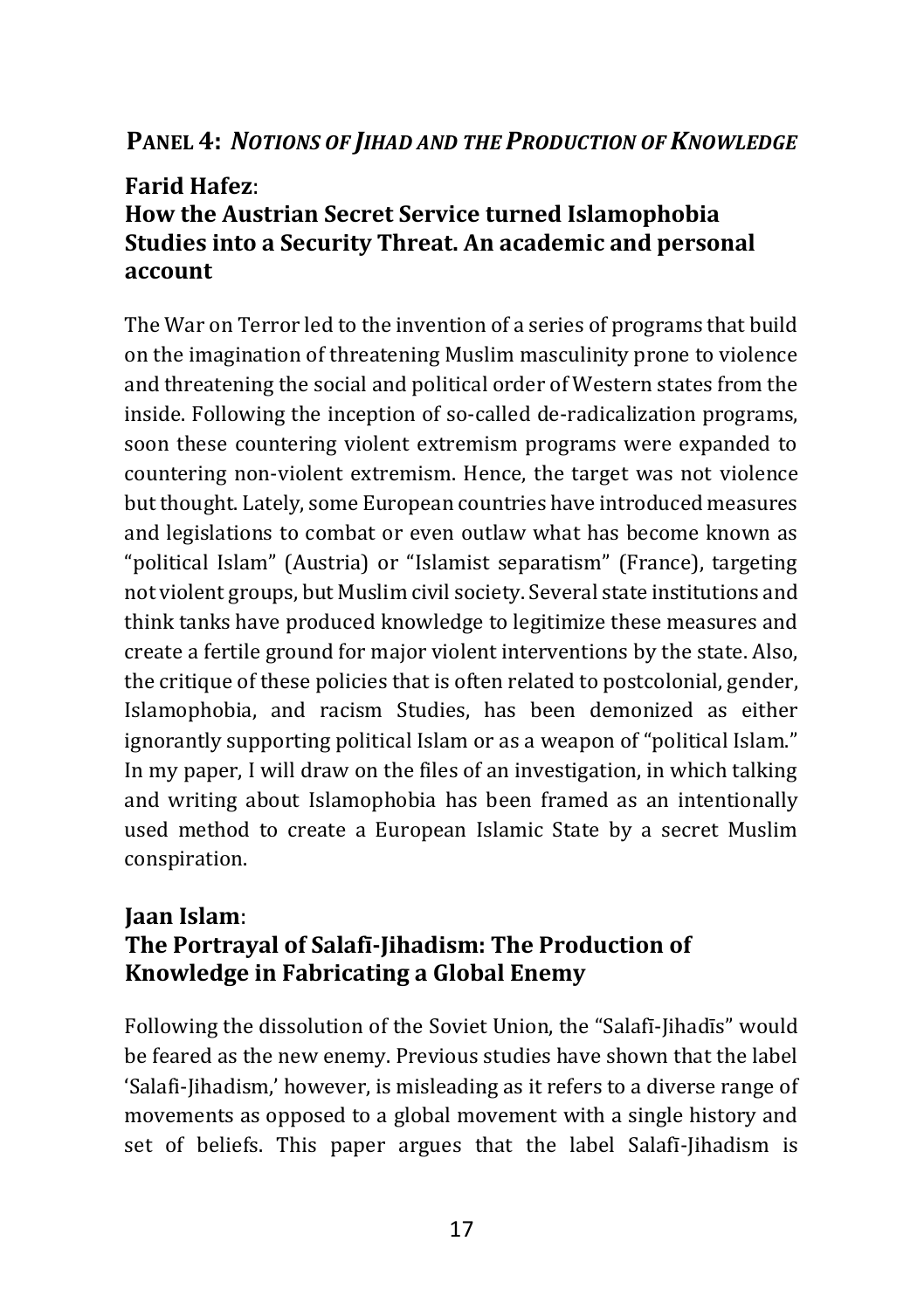reminiscent of false dichotomies often applied to distinguish Muslims in the West. To demonstrate this, the paper traces the use of the term in contemporary Salafī sources, including those who identify with the term, such as Abū Muhammad al-Maqdisī, and those who are associated with the term but refuse to by characterized by it, such as Abū Basīr al-Tartūsī. Through these case studies, this paper shows how the production of knowledge in the western academy influences not just popular conceptions of Islam and Muslim identity, but, significantly, the identity of Muslim fighters themselves. It is argued that as a result of the term being ascribed to a range of diverse movements, the media representation of Salafī-Jihadism conveyed a false sense of unity which then in turn affected Muslim conceptions of global jihad.

#### **Darryl Li**: **Will the Real Jihadi Please Stand Up? On "Jihadism" as a Conceptual Weapon**

This paper is an attempt to explain concisely and clearly why the concept of jihadism is not only analytically unhelpful, but politically invidious. Believers call many things jihad -- from personal struggles for selfimprovement to armed violence -- and debate over the proper uses of the word. The concept of jihadism, however, attempts to designate only a subset of these many diverse activities. Not only does this exercise often involve dubious criteria dichotomies -- violence vs. non-violence, state vs. non-state activity -- it inevitably gives rise to an implicit residual category, namely invocations of jihad that are somehow not "jihadist." Moreover, the very act of delineating which invocations of jihad count as jihadism and which do not is an intervention into a debate among believers using criteria from outside the tradition. In this sense, it is also an exercise of secular power, and one that places believers in a trap of toxic authenticity whereby believers are subjected to unending and insatiable demands to condemn violence by other Muslims in order to prove their loyalty to dominant regimes.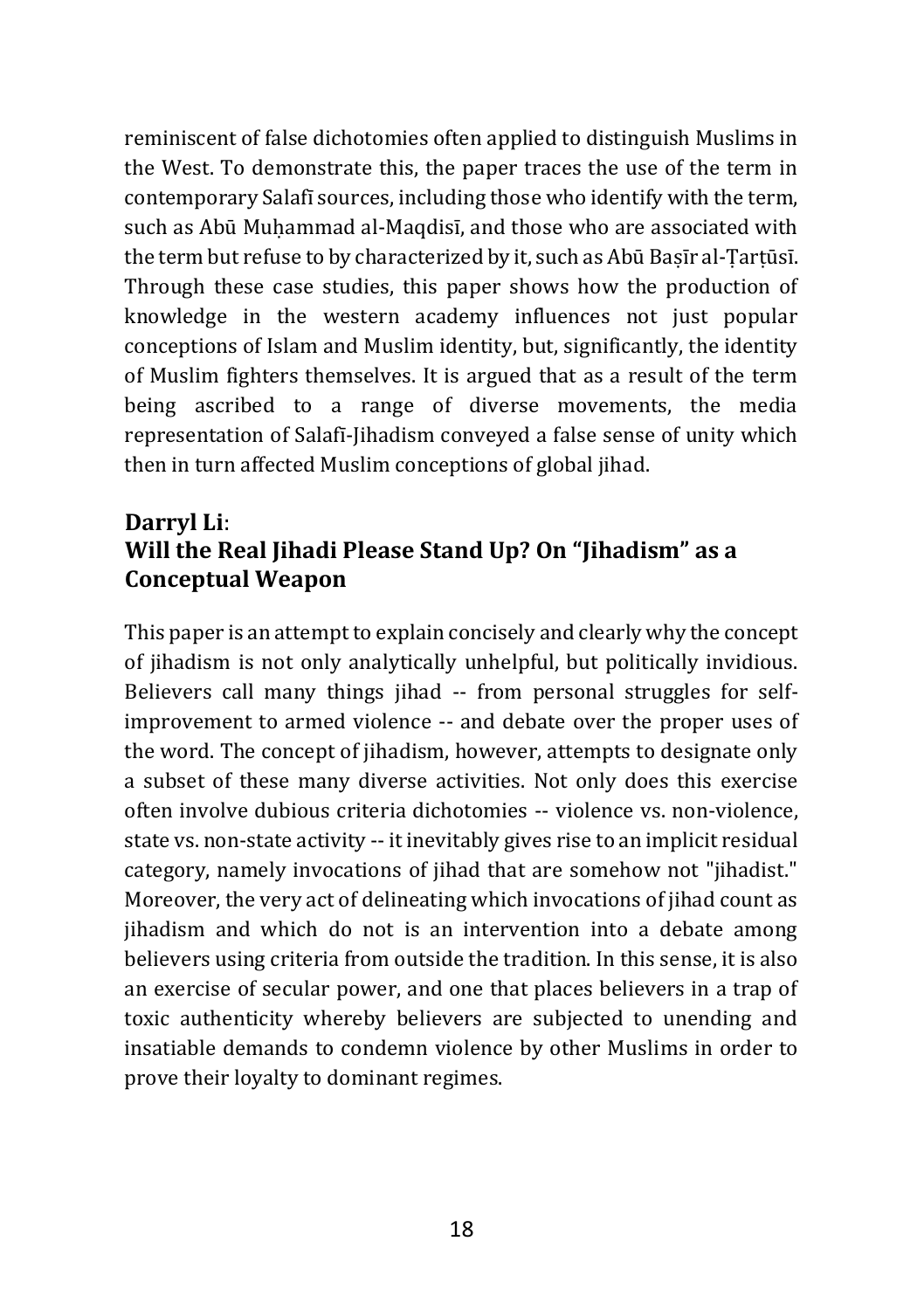#### **Nicole Nguyen**: **Jihad Goes to Court: Armed Struggles, Terrorism Prosecutions, and Abolitionist Futurues**

In presiding over the prosecution of Mohammed Hamzah Khan, US District Judge John Tharp concluded, "To want to join the Caliphate is to want to join jihad, which is war," with the intention to "exterminate anyone who disagrees with their religious dogma." In the case against Babar Ahmad, however, US District Judge Janet Hall expressed her own hesitation in adopting popular interpretations of jihad, reasoning, "the concept of jihad in Islam is struggle, and it's both an internal and a defensive struggle, but it's never what happened on 9/11." Rather than reduce armed struggles to sensationalized notions of jihad, Judge Hall explained that, to understand the defendant's actions, she needed to consider the geopolitical conditions "relating to the struggle in Bosnia by Muslims against the Serbs and their efforts to ethnically cleanse Bosnia of Muslims." These different judicial interpretations of jihad and corresponding geopolitical knowledge shaped the outcomes of these legal cases. Drawing on interviews with terrorism lawyers and security professionals, this talk thinks through how variable understandings of jihad have organized the prosecution of individuals charged with terrorism- related crimes in the United States, how legal actors have challenged and reinforced dominant epistemic frameworks, how terrorism expertise has shaped legal proceedings, and how we might differently think about the relationship between power, politics, and violence.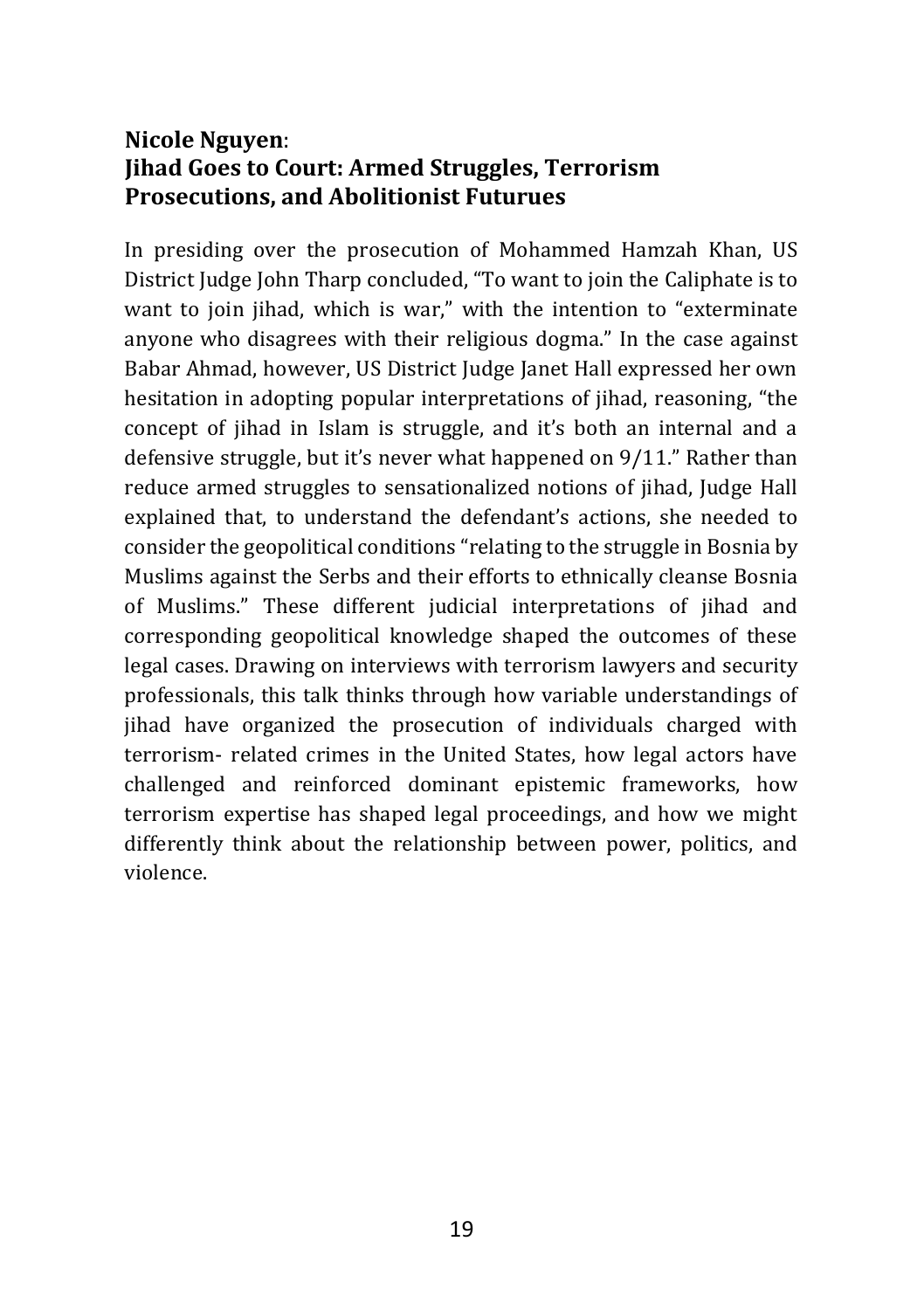# **Salman Sayyid**: **Jihad and the Post-Western**

Jihad has been one of the key tropes of Orientalism; therefore, there is little wonder that it can be found in the manifestations of Islamophobia. Jihad plays on the idea that 'Islam' is inherently violent. The current expressions of this propensity to violence can be seen in representations of terrorism,' 'honour killings, and acts of criminality attached to Muslimness. In contradiction with representations of jihad as a synecdoche for Islam. Some argue that jihad is really about spiritual striving and is misrepresented by an unholy alliance between Western dominated global media and Muslim extremists. In this presentation, I will not adjudicate between these rival understandings of jihad. I will not offer an etymological analysis about the correct interpretation of jihad, nor will I cite chapter and verse written by Muslim scholars searching for a theological grounding of jihad. Rather I want to reflect on the question of political violence in a conjuncture in which equivalence between empire, Europe and episteme has become frayed. One way of describing this fraying is to call it the post-Western horizon. This presentation aims to explore the relationship between legitimacy, violence and the shape of post-Western politics and the political. This means I want to insert the contested representations of jihad in the theoretical framework suggested by the Weberian insistence on the relationship between the monopoly of violence and the definition of a state, and its subversion by decolonial logics.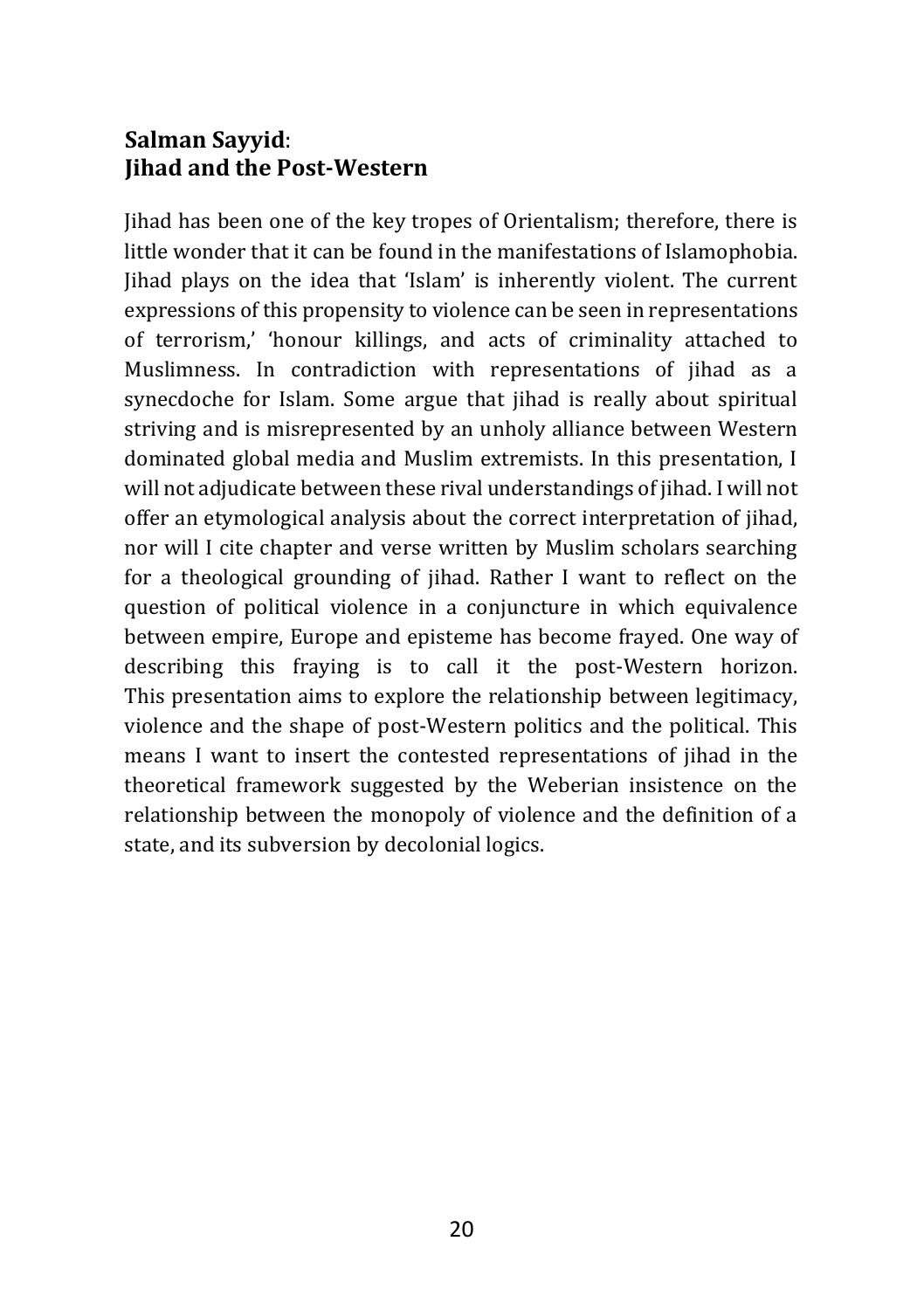#### **SHORT BIOGRAPHIES OF PARTICIPANTS**



#### **Khalid Wad Albaih**

Khalid Wad Albaih is a Sudanese political cartoonist and multidisciplinary artist, born in Bucharest, Romania. He is currently living and working in Denmark as an ICORN/PEN artist in residence for the city of Copenhagen. Before he moved to Denmark, he lived in Doha, Qatar, working for the Qatar Museums Authority as Head of Installation and Design. His cartoons are

published under the umbrella of Khartoon!, a pun on Sudan's capital Khartoum and cartoon, and present a confluence of journalism and art. Additionally, he publishes his written social and political commentary in publications such as Aljazeera, CNN and The Guardian. He founded @DohaFashionFridays and is a co-founder of Khartoum Art & Design Center and has published two books 'Khartoon' and 'Sudan Retold' featuring his work and the works of other Sudanese artist.

Website[: www.facebook.com/khalidalbaih](http://www.facebook.com/khalidalbaih)



#### **Morehshin Allahyari**

Morehshin Allahyari is an artist, activist, writer, and educator. She was born and raised in Iran and moved to the United States in 2007. Her work deals with the political, social, and cultural contradictions we face every day. She thinks about technology as a philosophical toolset to reflect on objects and as a poetic means to document our personal and collective lives and

struggles in the 21st century. Morehshin is the co-author of The 3D Additivist Cookbook in collaboration with writer/artist Daniel Rourke. Morehshin has been part of numerous exhibitions, festivals, and workshops around the world including Venice Biennale di Archittectura, New Museum, The Whitney Museum of American Art, Pompidou Center,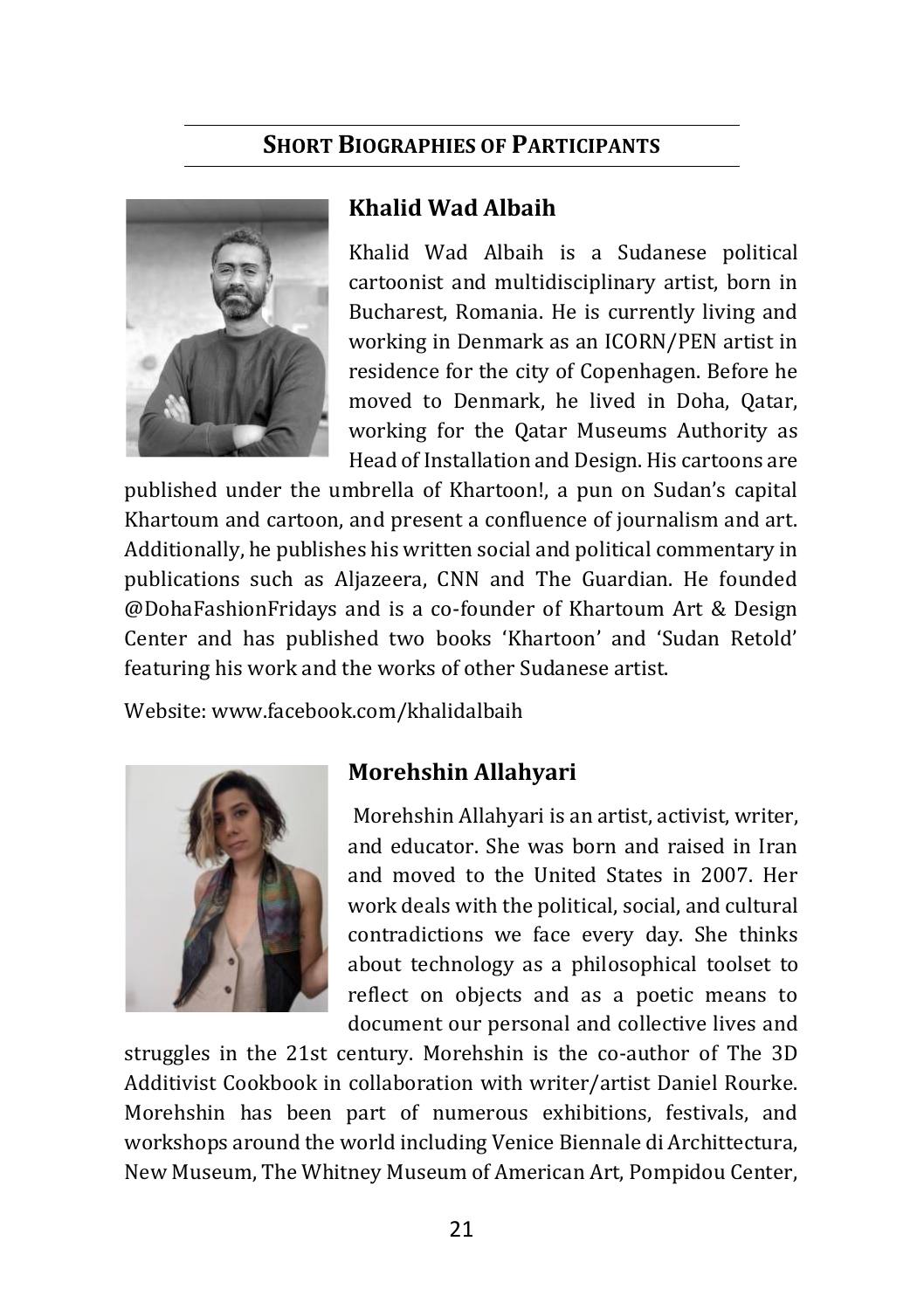Museum of Contemporary Art in Montreal, Tate Modern, Queens Museum, Pori Museum, Powerhouse Museum, Dallas Museum of Art, and Museum für Angewandte Kunst. She has been an artist in residence at BANFF Centre (2013), Carnegie Mellon University's STUDIO for Creative Inquiry (2015), Autodesk Pier9 Workshop in San Francisco (2015), the Vilém Flusser Residency Program for Artistic Research in association with Transmediale, Berlin (2016), Eyebeam's one year Research Residency (2016-2017) in NYC, Pioneer Works (2018), and Harvest Works (2018). Her work has been featured in The New York Times, BBC, Huffington Post, Wired, National Public Radio, Parkett Art Magazine, Frieze, Rhizome, Hyperallergic, and Al Jazeera, among others.

She is the recipient of The Joan Mitchell Foundation Painters & Sculptors Grant (2019), The Sundance Institute New Frontier International Fellowship, and the leading global thinkers of 2016 award by Foreign Policy magazine. Her 3D Additivist Manifesto video is in the collection of San Francisco Museum of Modern Art, and recently she has been awarded major commissions by The Shed, Rhizome, New Museum, Whitney Museum of American Art, Liverpool Biennale, and FACT.

Website[: www.morehshin.com](http://www.morehshin.com/)



#### **Ahmed Al-Rawi**

Ahmed Al-Rawi is an Assistant Professor of News, Social Media, and Public Communication at the School of Communication at [Simon Fraser](http://www.sfu.ca/communication/team/faculty/ahmed-alrawi.html)  [University, Canada.](http://www.sfu.ca/communication/team/faculty/ahmed-alrawi.html) He is the Director of the Disinformation Project that empirically examines fake news discourses in Canada on

social media and news media. His research expertise is related to social media, global communication, news, and the Middle East. He authored five books and over 100 peer reviewed book chapters and articles published in a variety of journals.

E-Mail: [aalrawi\[a\]sfu.ca](mailto:aalrawi@sfu.ca) | Website[: www.aalrawi.com](www.aalrawi.com)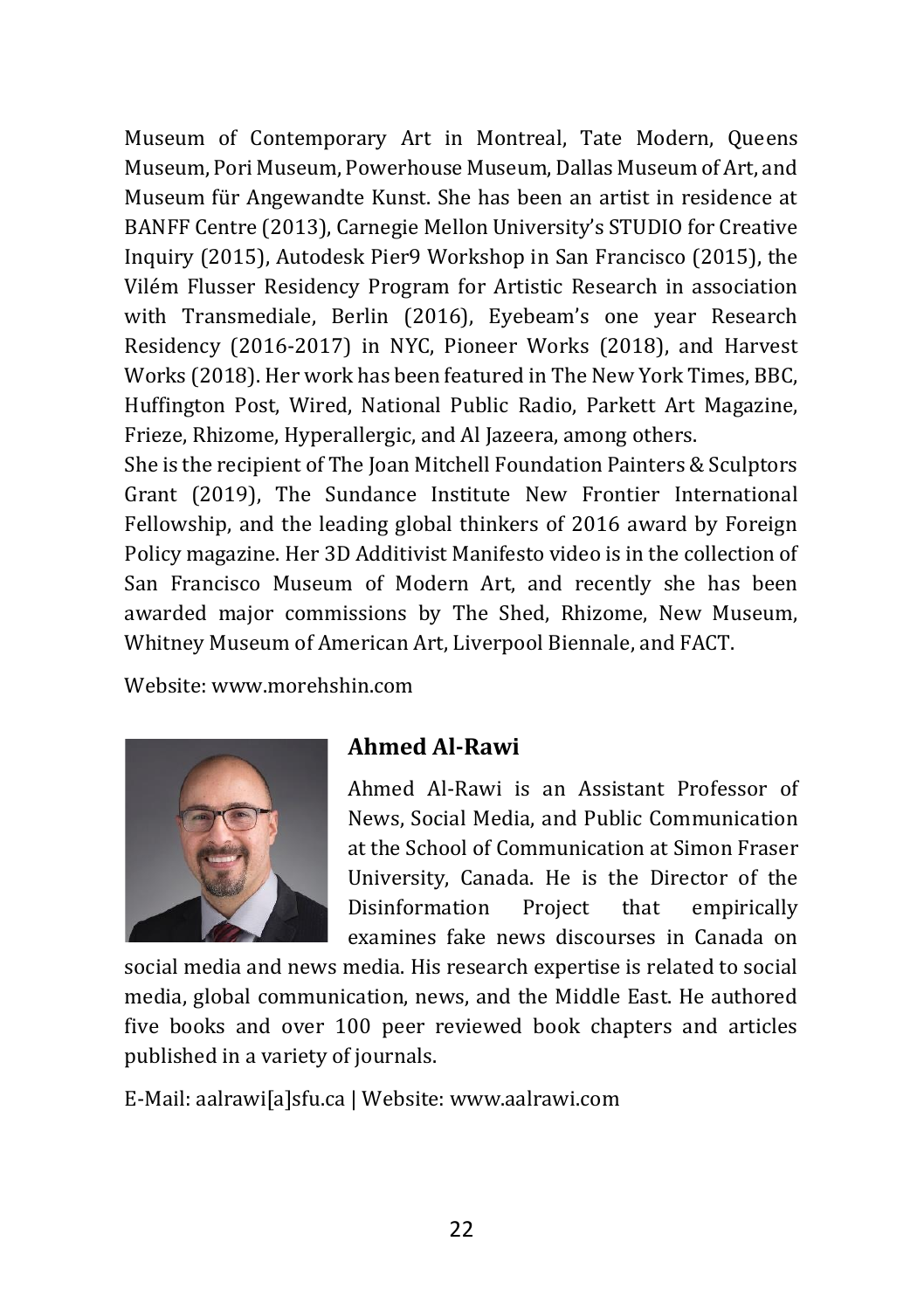

# **Martin Daughtry**

J. Martin Daughtry is an associate professor of music at New York University. His work and teaching explore acoustic violence; listening; jazz; Russian guitar poetry; auditory imagery; and environmental questions. His monograph Listening to War: Sound, Music, Trauma, and Survival in Wartime Iraq (OUP 2015) received a PROSE Award from the Association of American

Publishers, and the Society for Ethnomusicology's Merriam Prize. At present he is writing a book on voice, atmosphere, and environmental precarity.

E-Mail: [jmd19\[a\]nyu.edu](mailto:jmd19@nyu.edu)



# **Hamza Esmili**

Hamza Esmili is a postdoctoral researcher within the "*Deradicalizing the city*" project at KU Leuven. He defended his PhD in sociology at Ecole des hautes études en sciences sociales in 2021. His work is focused on religious reaffiliation among immigrants and their

children in Europe as well as on the various politico-theological forms of life that emerge from the contemporary reinvestment of the Islamic discursive tradition. Simultaneously, his work questions how such a religious form of life can be received within the liberal society.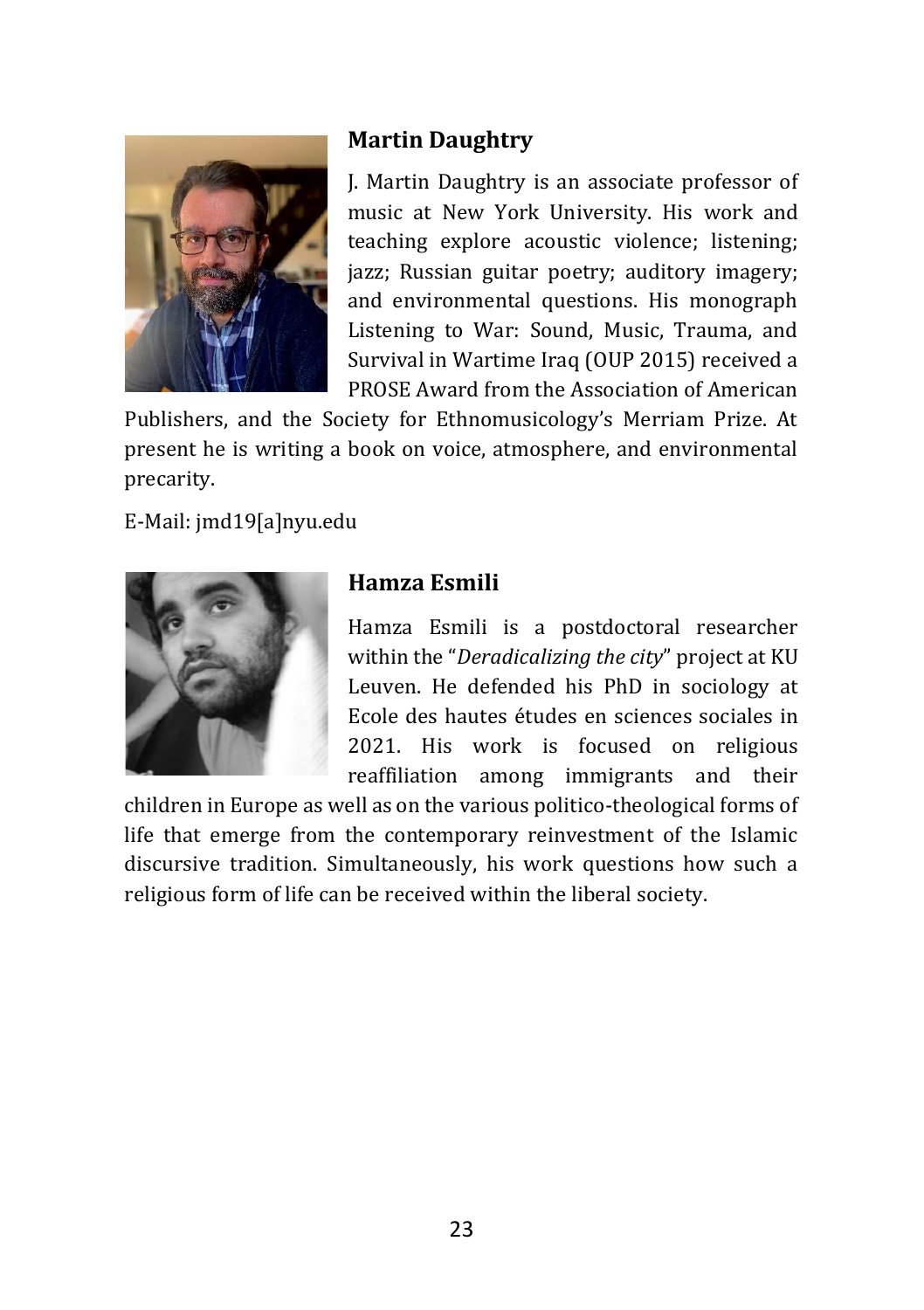

#### **Nadia Fadil**

Nadia Fadil works as an Associate Professor at the IMMRC (Interculturalism, Migration and Minorities Research Centre) at the University of Leuven. After having obtained a PhD at this same institute, she has been affiliated as a Postdoctoral Jean Monnet Research Fellow at the European University Institute (2008-2009), a Visiting Fellow at the University of California

Berkeley (2011-2012), a Fulbright Visiting Fellow at Columbia University (2018) and an FWO Postdoctoral fellow at the KU Leuven (2009-2012). Her work centers on Islam in Europe (taking Brussels as ethnographic site), both as a lived tradition as well as an object of regulation. She draws on this empirical question to reflect on a vast set of theoretical issues such as subjectivity and power, ethical selfhood, postcoloniality, governmentality, race and secularism. Her most recent publications include Secular Bodies, Affects and Emotions. European configurations (with Monique Scheer and Birgitte Scheplern Johansen, Bloomsbury 2019) and Radicalization in Belgium and the Netherlands. Critical perspectives on Violence and Security (with Martijn de Koning and Francesco Ragazzi, IB Tauris 2019). She has also been active as a collumnist and writer in the Belgian press and is a board member of a few organizations working on migration, multiculturalism and social inequality in Brussels.

E-Mail: [nadia.fadil\[a\]kuleuven.be](mailto:nadia.fadil@kuleuven.be)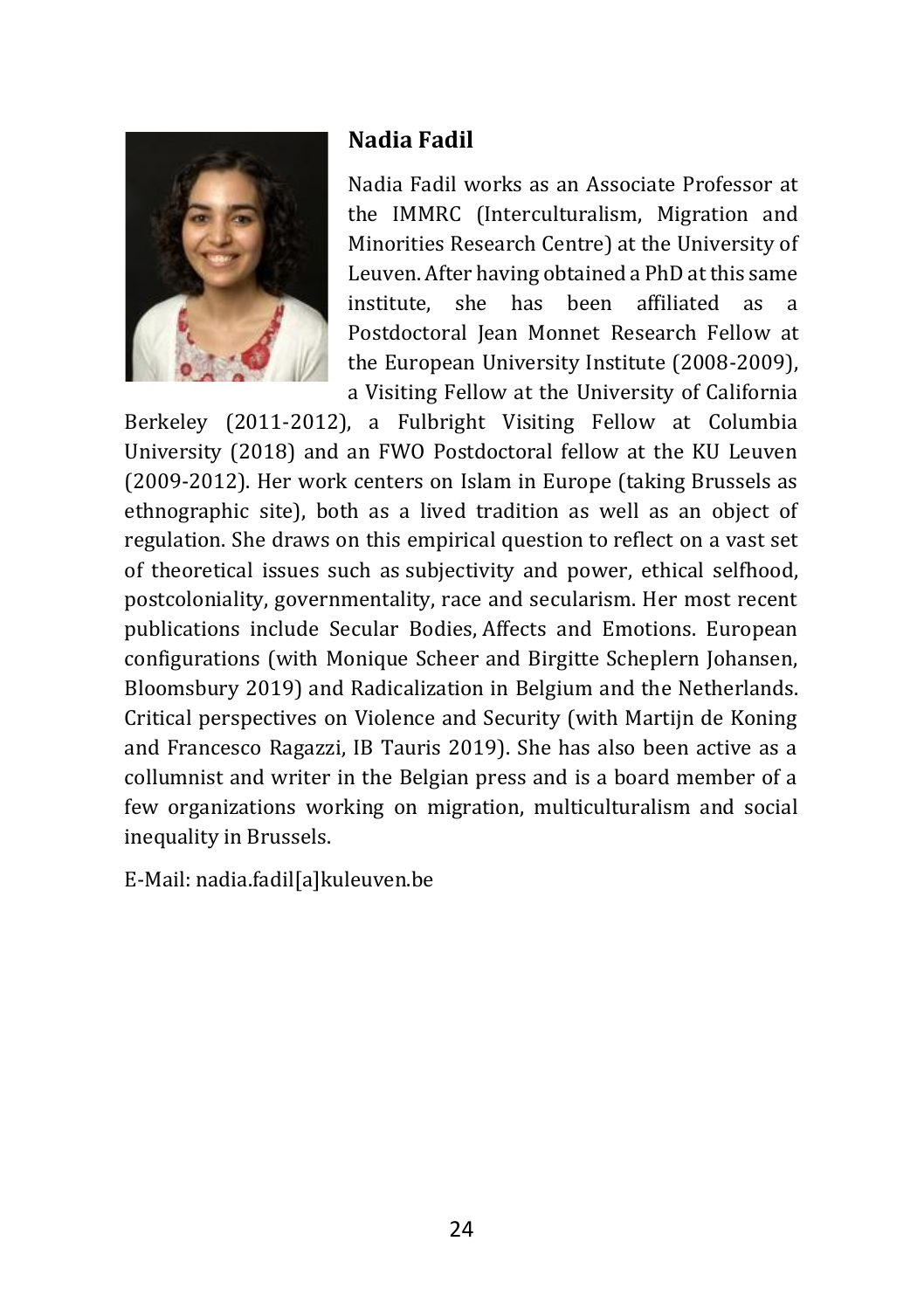

#### **Johan Grimonprez**

Johan Grimonprez's critically acclaimed work dances on the borders of practice and theory, art and cinema, documentary and fiction, demanding a double take on the part of the viewer. Informed by an archeology of presentday media, his work seeks out the tension between the intimate and the bigger picture of globalization. It questions our contemporary

sublime, one framed by a fear industry that has infected political and social dialogue. By suggesting new narratives through which to tell a story, his work emphasizes a multiplicity of realities. Grimonprez's curatorial projects have been exhibited at museums worldwide, including the Hammer Museum, Los Angeles; the Pinakothek der Moderne, Munich; and MoMA. His works are in the collections of Centre Georges Pompidou, Paris; the 21st Century Museum of Contemporary Art, Kanazawa; and Tate Modern, London. His feature films include dial H-I-S-T-O-R-Y (1997, in collaboration with novelist Don DeLillo, selected by the Guardian as one of the "30 great works in the history of video art"), Double Take (2009, in collaboration with writer Tom McCarthy) and Shadow World (2016, in combination with journalist Andrew Feinstein). Traveling the main festival circuit from the Berlinale, Tribeca to Sundance, they garnered several Best Director awards, the 2005 ZKM International Media Award, a Spirit Award and the 2009 Black Pearl Award at the Abu Dhabi Film Festival, and were also acquired by NBC Universal, ARTE, and BBC/FILM 4. He published several books, including Inflight (2000), Looking for Alfred (2007) and a reader titled It's a Poor Sort of Memory that Only Works Backwards (2011) with contributions by Jodi Dean, Thomas Elsaesser, Tom McCarthy, Hans Ulrich Obrist, and Slavoj Žižek. He lectured widely, among others at the University de Saint-Denis (Paris 8), Kennedy School of Government at Harvard University's Institute of Politics; Tate Modern; MoMA (New York); Columbia University; Massachusetts Institute of Technology (MIT); the Parliament of Bodies of Documenta 14, and he participated in the Whitney Museum Independent Study Program, and is now on a research grant at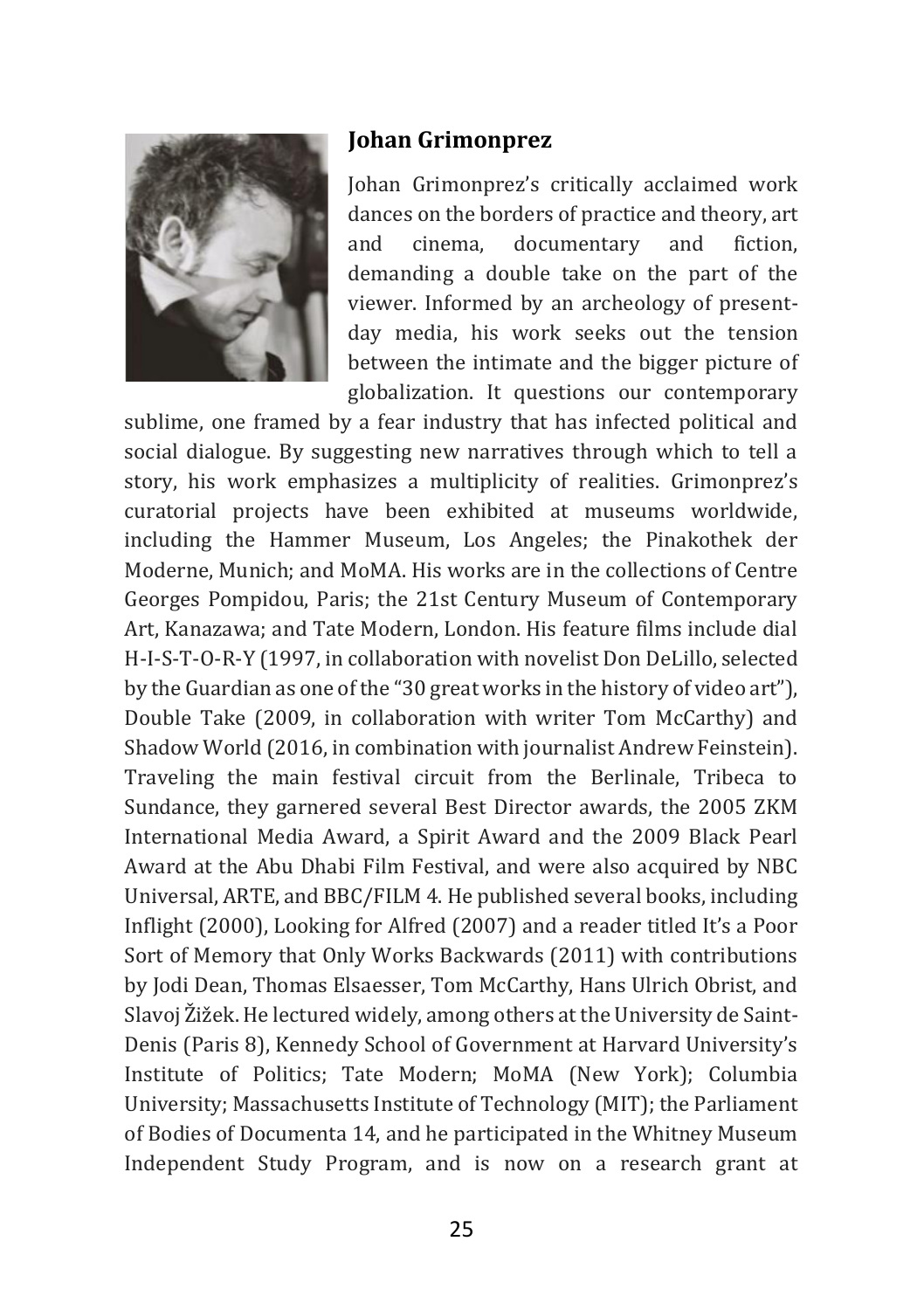HOGENT/KASK , Ghent. His recent film project (with investigative journalist Andrew Feinstein), Shadow World: Inside the Global Arms Trade, was awarded a production grant from the Sundance Institute, premiered at the 2016 Tribeca IFF (New York). It went on to win the Best Documentary Feature Award at the 2016 Edinburgh International Film Festival, and premiered its US broadcast on Independent Lens on PBS in 2017. Currently Grimonprez is developing Soundtrack to a Coup d'État, a feature film with Soviet leader Nikita Khrushchev in the lead, also featuring prime minister Patrice Lumumba, shuttle diplomat Dag Hammarskjold and jazz ambassadors Louis Armstrong, Dizzy Gillespie & Duke Ellington, in a harrowing tale of cold war intrigue and termite poop, that is about to run off-script. His artwork is represented by the Sean Kelly Gallery (New York), and gallerie kamel mennour (Paris).

Website[: www.johangrimonprez.be](http://www.johangrimonprez.be/)



#### **Christiane Gruber**

Christiane Gruber is Professor and Chair in the History of Art Department at the [University of](https://sites.lsa.umich.edu/christianegruber/)  [Michigan, Ann Arbor;](https://sites.lsa.umich.edu/christianegruber/) she also is Founding Director of [Khamseen: Islamic Art History](https://sites.lsa.umich.edu/khamseen/)  [Online.](https://sites.lsa.umich.edu/khamseen/) Her scholarly work explores medieval to modern Islamic art and visual culture, in particular figural representation, book arts,

modern art and contemporary materiality, and global extremist iconographies. Her most recent publications include her single authored book The Praiseworthy One: The Prophet Muhammad in Islamic Texts and Images and her edited volume The Image Debate: Figural Representation in Islam and Across the World, both published in 2019.

E-Mail: [cjgruber\[a\]umich.edu](mailto:cjgruber@umich.edu)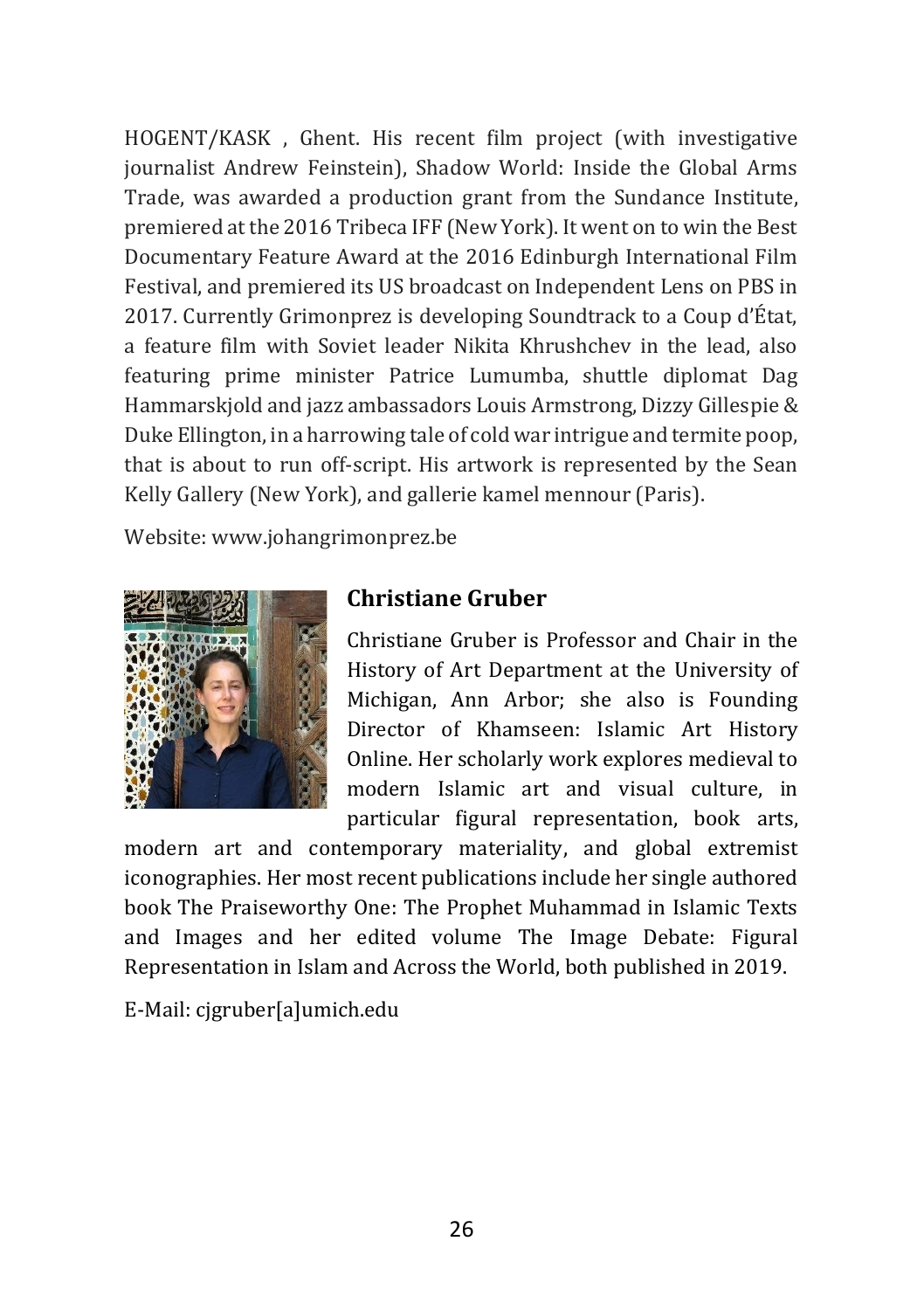

#### **Farid Hafez**

Farid Hafez is currently Class of 1955 Visiting Professor of International Studies at [Williams](https://global-studies.williams.edu/profile/fh6/)  [College.](https://global-studies.williams.edu/profile/fh6/) He is also Senior Research Fellow at Georgetown University's The Bridge Initiative. In 2017, he was Fulbright visiting professor at

University of California, Berkeley and in 2014, he was visiting scholar at Columbia University, New York. He is also Associate Faculty of Rutgers University's Center for Security, Race and Rights. Since 2010, Hafez has been editor of the Islamophobia Studies Yearbook, and since 2015 coeditor of the annual European Islamophobia Report. He has received the Bruno Kreisky Award for the political book of the year, for his anthology Islamophobia in Austria (co-ed. with John Bunzl) and published more than 100 books and articles, including in high-ranking academic journals. Moreover, Hafez regularly publishes op-ed's and is frequently interviewed by media outlets.

Email: [fh6\[at\]williams.edu](mailto:fh6@williams.edu)



#### **Jaan Islam**

**Jaan S. Islam** is a PhD Candidate of Islamic Studies and AHRC Doctoral Fellow at the University of Edinburgh. He has multiple publications in comparative political thought, and currently studies Salafī-Jihadism and

decolonial political theory. Jaan is a co-author of a forthcoming book on the political thought of Ibn Taymiyya, entitled *Islam and the State in Ibn Taymiyya: Translation and Analysis* (Routledge).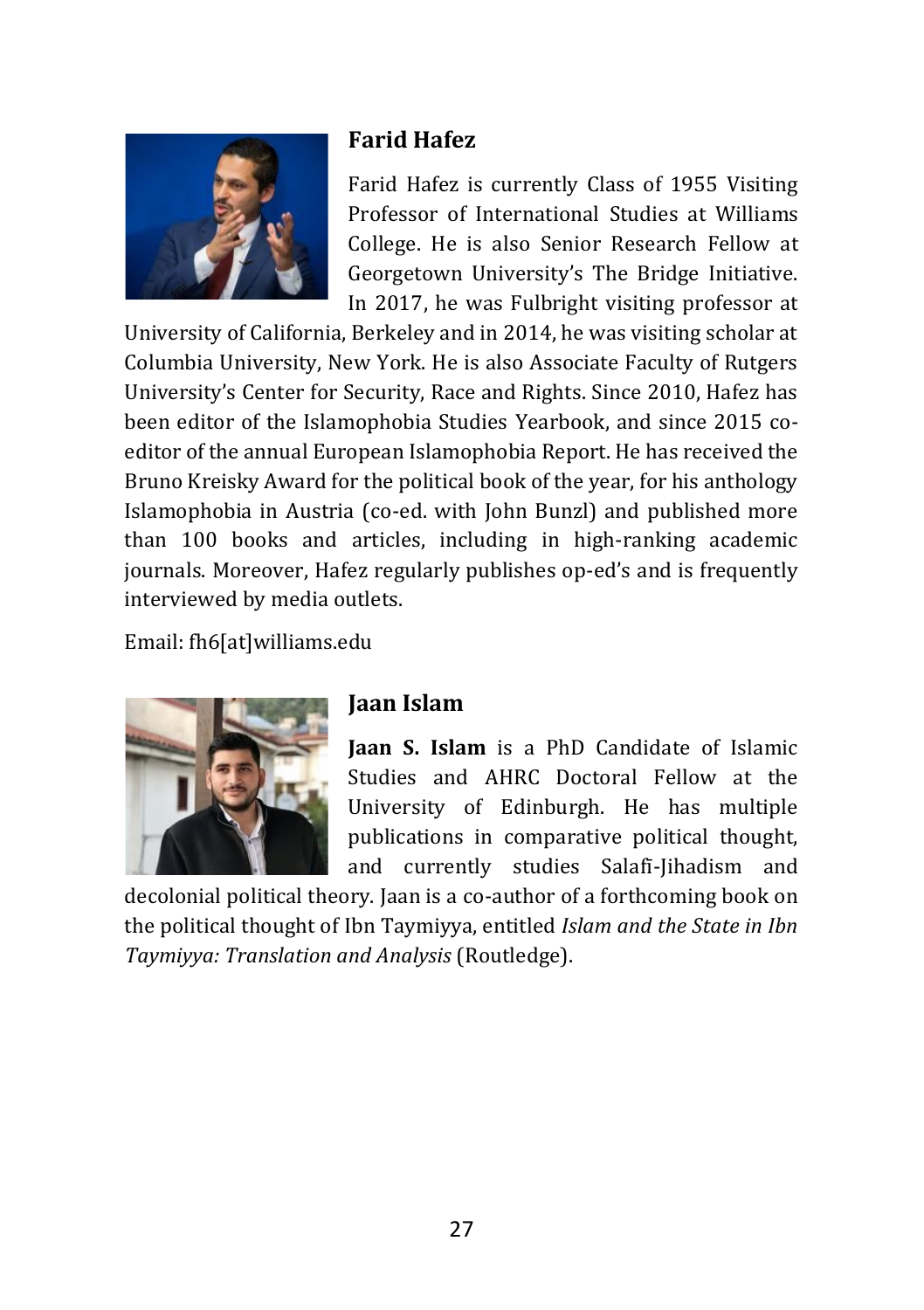

# **Martijn de Koning**

Martijn de Koning teaches at the Department of Islamic Studies at [Radboud University,](https://www.ru.nl/english/people/koning-m-de/)  [Nijmegen,](https://www.ru.nl/english/people/koning-m-de/) in the Netherlands. Between 2013 and 2019, he was involved in the Netherlands Organization for Scientific Research (NwO) funded project 'forces That Bind and/or Divide' (on how Muslims can claim a voice in the public debates on Islam) and in the European Research

Council (ERC) funded programme 'problematizing "Muslim Marriages": Ambiguities and Contestations', both at the Department of Anthropology of the University of Amsterdam. Martijn de Koning has published on Moroccan-Dutch youth and identity formation, radicalization, Salafism, Islamophobia, racialization and activism among Muslims in the Netherlands, Germany and Belgium. In 2008 he published 'Zoeken naar een "zuivere" islam' (Searching for a 'pure' Islam) based upon his PhD research. Together with Nadia Fadil and Francesco Ragazzi he published the edited volume 'Radicalization in Belgium and the Netherlands – Critical Perspectives on Violence and Security (IB Tauris 2019). And with Carmen Becker and Ineke Roex he published 'Islamic Militant Activism – "Islands in a Sea of Disbelief" (Palgrave 2020). He maintains his own weblog [CLOSER.](http://religionresearch.org/closer/)

E-Mail: [martijn.dekoning\[a\]ru.nl](mailto:martijn.dekoning@ru.nl)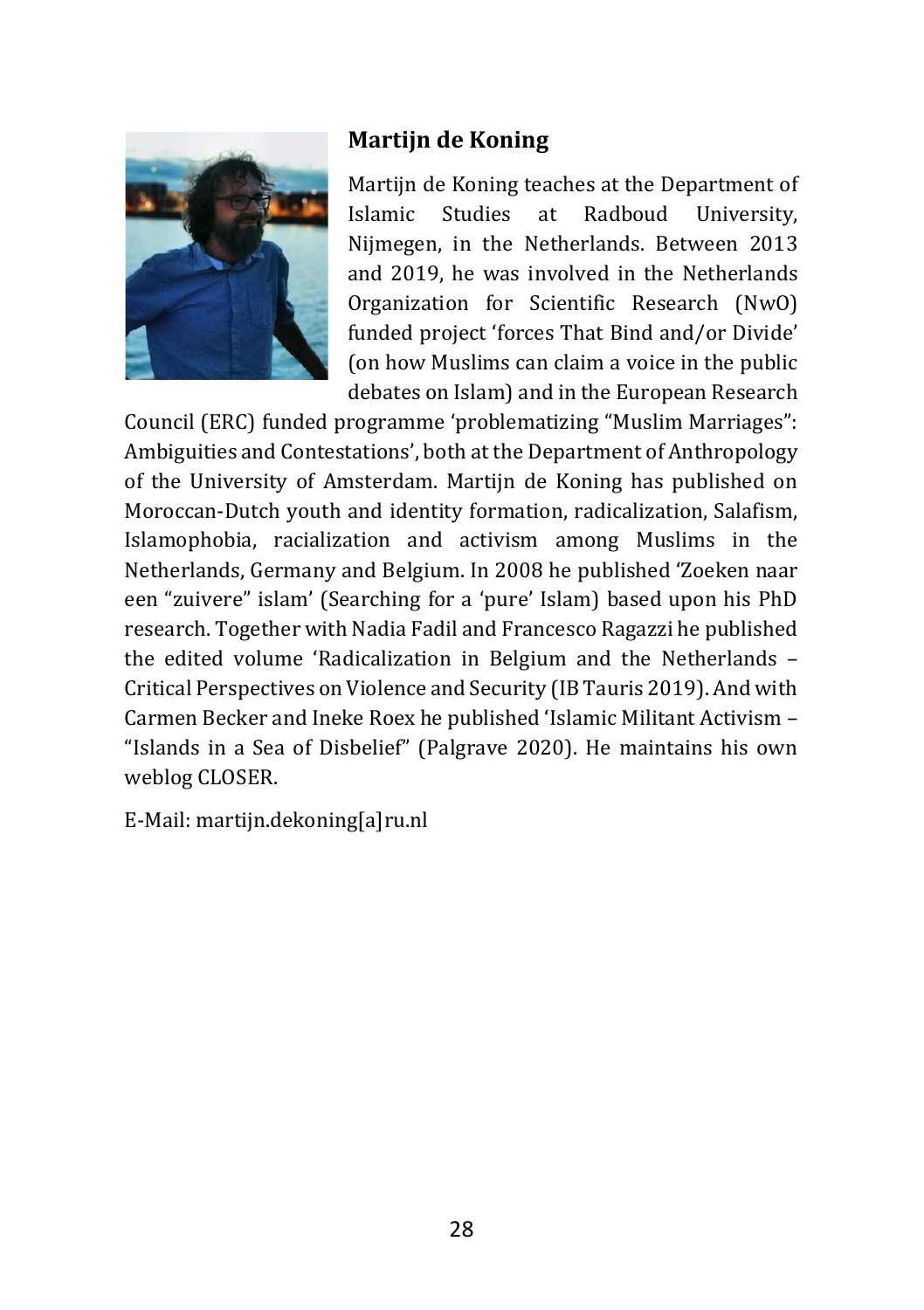

#### **Michael Krona**

Michael Krona is a scholar of media, communication and visual communication at Malmö University, Sweden. He holds a PhD in media and communication studies from Lund University, and has conducted research on Daesh propaganda and online communities since 2014. His digital ethnography and

monitoring of the violent jihadist online ecosystem has, among other academic publications, resulted in the book "The Media World of ISIS" (2019), co-edited with Rosemary Pennington. He is frequently hired as commentator for various media outlets, and occasionally as advisor for international organizations in counter-extremism, for instance the Global Coalition Against Daesh.

E-Mail: [michael.krona\[a\]mau.se](mailto:michael.krona@mau.se)



#### **Anja Kublitz**

Anja Kublitz is an associate professor at the Department of Politics and Society, Aalborg University, Denmark. She holds a PhD in anthropology from University of Copenhagen and has conducted fieldwork in the Occupied

Palestinian Territories and since 2005 among Muslim immigrants in Denmark. Her research concerns how conflicts reconfigure space and time and forge political subjects. Currently she is studying the emergence of Danish jihadists. Her publications include "Omar is dead: aphasia and the escalating anti-radicalization business." History and Anthropology 2021, 32(1), p. 64-77; "The Rhythm of Rupture: Attunement among Danish Jihadists." In: Ruptures: Anthropologies of Discontinuity in Times of Turmoil. Holbraad, M., Kapferer, B. & Sauma, J. (eds.). London: UCL Press, 2019, p. 174-192; and (with Højer, Puri and Bandak) "Escalations: Theorizing sudden accelerating change." Anthropological Theory 2018, 18(1):36-58.

E-Mail: [kublitz\[a\]dps.aau.dk](mailto:kublitz@dps.aau.dk)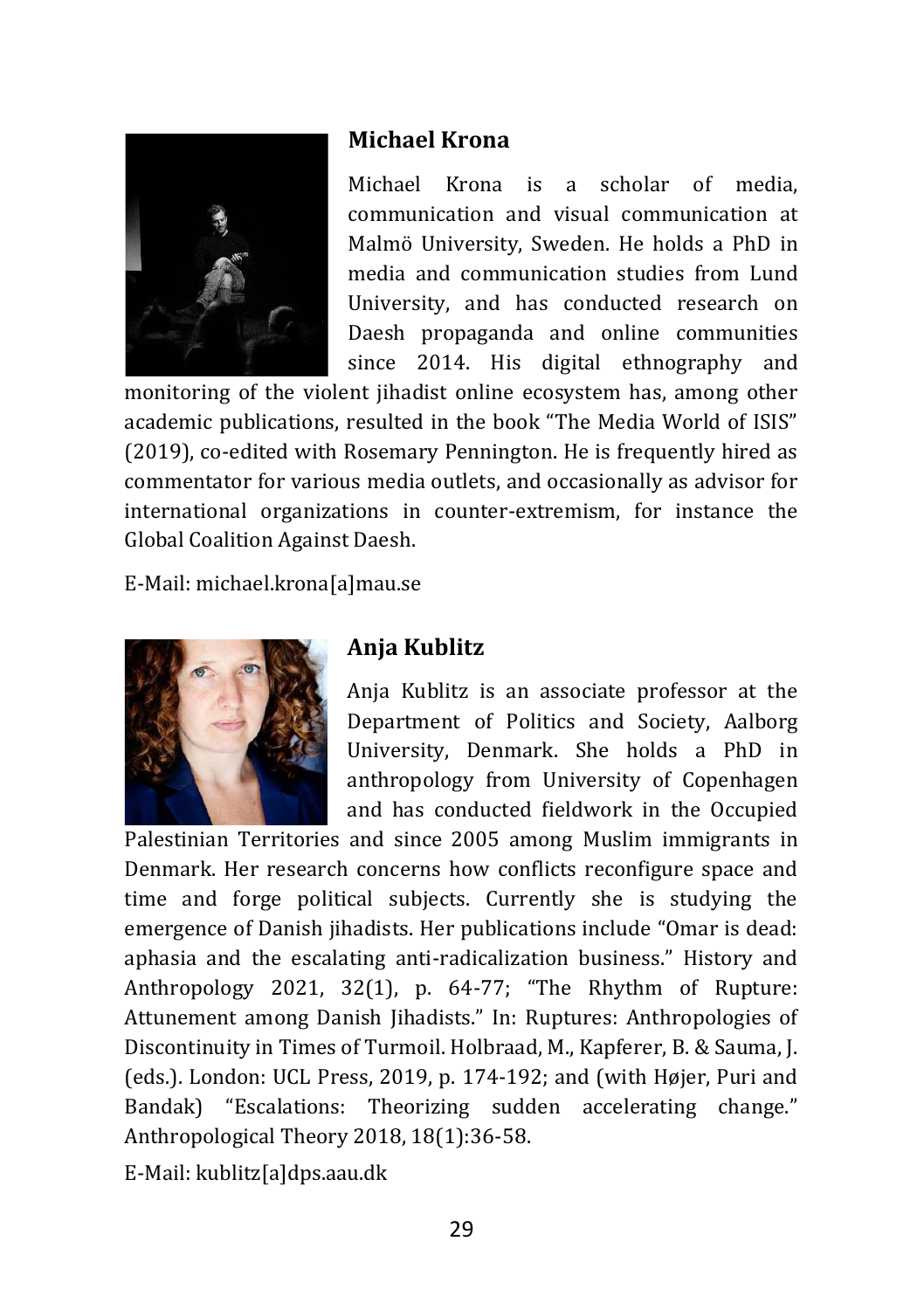

# **Nelly Lahoud**

Nelly Lahoud is a Senior Fellow in [New](https://www.newamerica.org/international-security/)  [America's International Security Program](https://www.newamerica.org/international-security/). Her research has focused on the evolution and ideology of al-Qaeda and the Islamic State. She has also published on women's role in AQ and ISIS and the use of anashid (a capella) by these

two groups in their media output. Her book The Bin Laden Papers will be published by Yale University Press in Spring 2022.

E-Mail: [lahoud\[a\]newamerica.org](mailto:lahoud@newamerica.org)



#### **Kevin B. Lee**

Kevin B. Lee is a filmmaker, media artist, and critic. He has produced over 360 video essays exploring film and media. His award-winning Transformers: The Premake introduced the "desktop documentary" format and was named one of the best documentaries of 2014 by Sight

& Sound. Through Bottled Songs, his collaborative project with Chloé Galibert-Laîné, he was awarded the 2018 Sundance Institute Art of Nonfiction Grant, the 2018 European Media Artist Platform Residency, and the 2019 Eurimages Lab Project Award at Karlovy Vary International Film Festival. He is currently Professor of Crossmedia Publishing at Merz Akademie, Stuttgart. Beginning in 2022 he will be the Locarno Film Festival Professor for the Future of Cinema and the Audiovisual Arts at Università della Svizzera italiana (USI).

E-Mail: [kevin.lee\[a\]merz-akademie.de](mailto:kevin.lee@merz-akademie.de)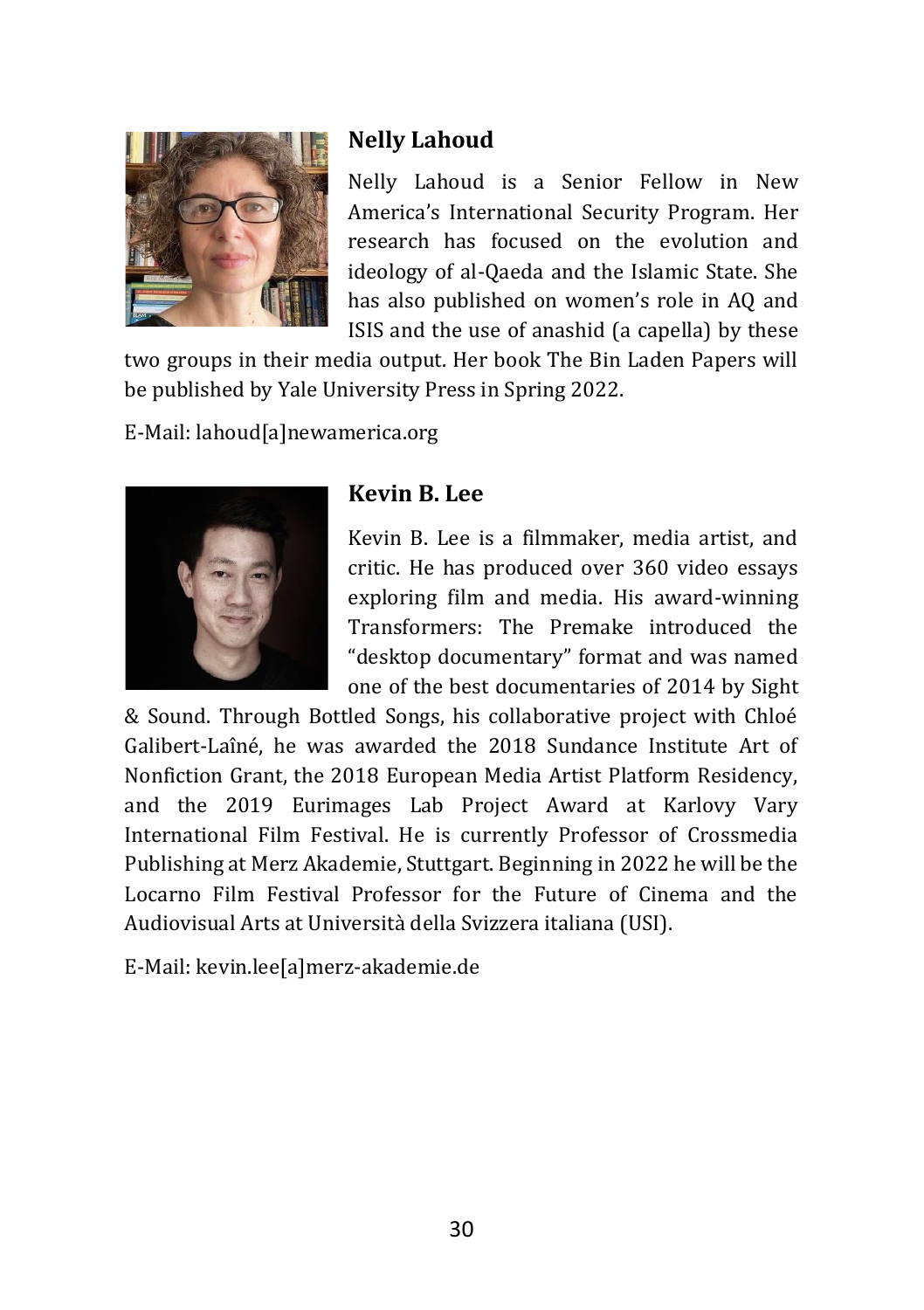

# **Darryl Li**

Darryl Li is assistant professor of anthropology and associate member of the law school at the [University of Chicago.](https://anthropology.uchicago.edu/people/faculty/darryl-li) He is the author of The Universal Enemy: Jihad, Empire, and the Challenge of Solidarity (Stanford University Press, 2020), an ethnographic and archival study

of "foreign fighters" in the 1992-1995 war in Bosnia-Herzegovina. He is also an attorney licensed in New York and Illinois and has participated in litigation arising from the War on Terror, including defense of captives held at Guantánamo Bay.

E-Mail: [darrylli\[a\]uchicago.edu](mailto:darrylli@uchicago.edu)



# **Simon Menner**

Simon Menner, born 1978 in Germany, studied fine arts at the Universität der Künste Berlin and the School of the Art Institute in Chicago. Solo and group shows in museums and galleries such as Museum of Contemporary Photography Chicago, Museum für Fotografie Berlin, Benaki Museum Athens, NRW Forum Düsseldorf or Anchorage Museum.

E-Mail: [simon\[a\]simonmenner.com](mailto:simon@simonmenner.com) | Website[: www.simonmenner.com](https://simonmenner.com/)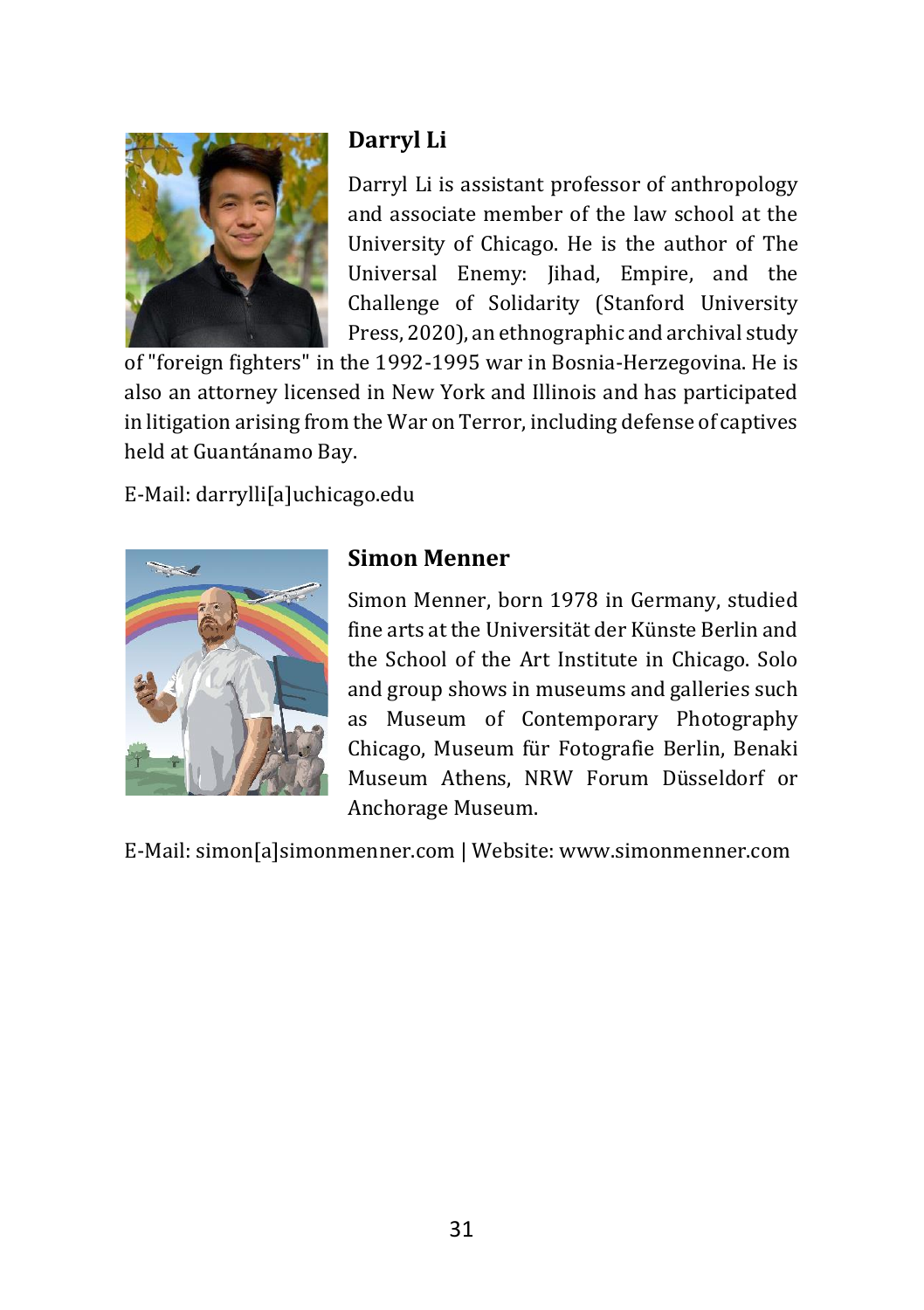

# **Henrike Naumann**

Henrike Naumann is a German installation artist. Naumann studied stage and costume design at the Dresden Academy of Fine Arts and scenography at the Konrad Wolf Film University of Babelsberg. She lives in Berlin. After growing up in the youth culture of her hometown that she describes as heavily dominated by Neonazis, she

uses her installations to address the history of right-wing terrorism and the aesthetic of commonplace homes. She calls furniture the medium of her art. Through a rapidly expanding series of exhibitions, Naumann received significant media exposure in Germany. In addition to her artistic work she also lectures and teaches.

Website[: www.henrikenaumann.com](http://www.henrikenaumann.com/)



# **Nicole Nguyen**

Nicole Nguyen is associate professor of educational policy studies at the University of Illinois-Chicago. She is author of Suspect Communities: Anti-Muslim Racism and the Domestic War on Terror (University of Minnesota Press, 2019) and A Curriculum of

Fear: Homeland Security in US Public Schools (University of Minnesota Press, 2016).

E-Mail: [nguyenn\[a\]uic.edu](mailto:nguyenn@uic.edu)



# **Donatella Della Ratta**

Donatella Della Ratta is a scholar, writer, performer, and curator specializing in digital media and networked technologies, with a focus on the Arab world. She is Associate Professor of Communications and Media Studies at John Cabot University, Rome. Donatella holds a PhD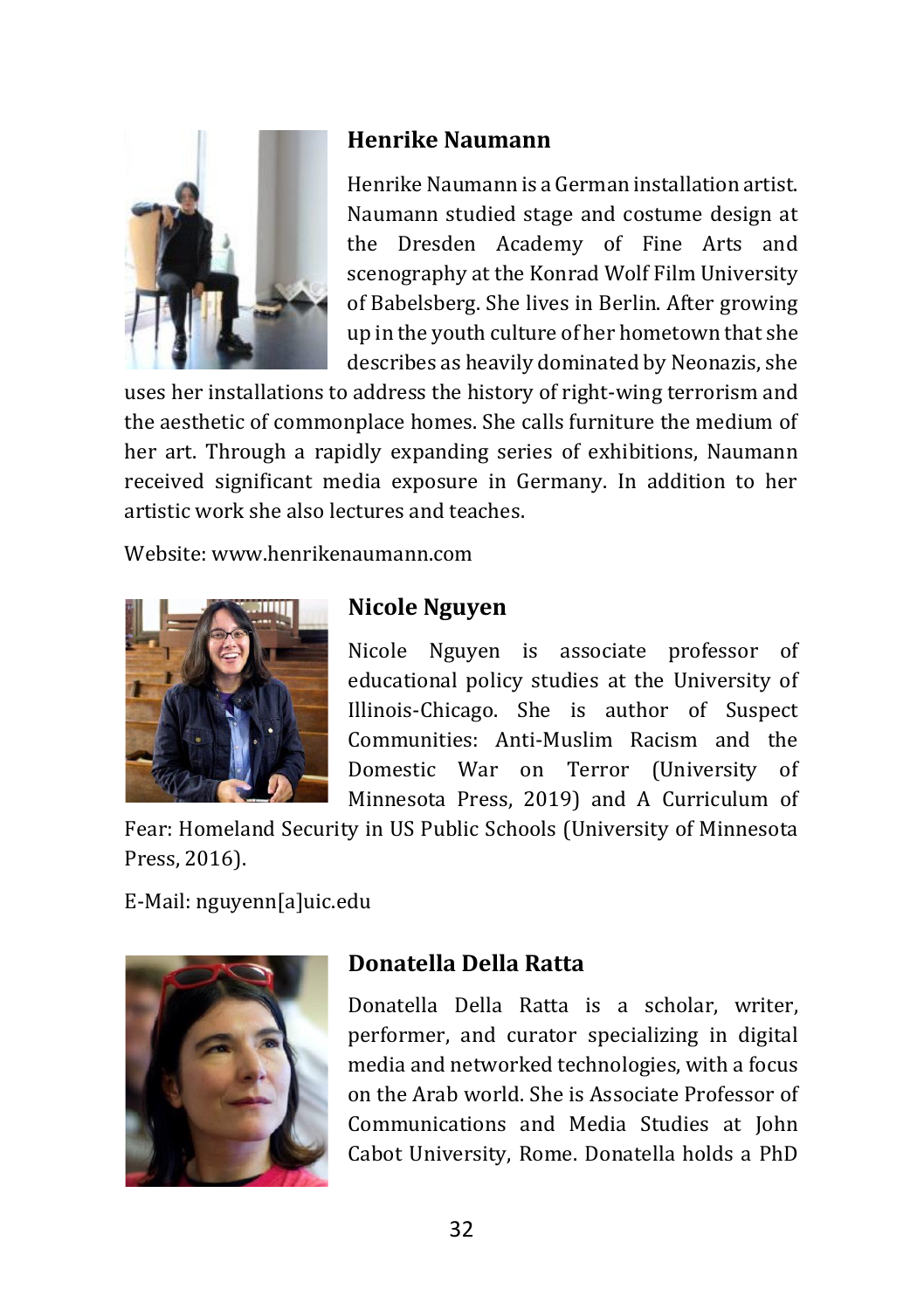from the University of Copenhagen and is former Affiliate of the Berkman Klein Center for Internet and Society at Harvard University. She has managed the Arabic speaking community for the international organization Creative Commons from 2007 until 2013. In 2012 she cofounded the website SyriaUntold, recipient of the Digital Communities award at Ars Electronica 2014. She has curated several international art exhibitions and film programs on Syria. She is author and editor of a wide range of books and essays on Arab media and networked technologies. *Shooting a Revolution: Visual Media and Warfare in Syria* (Pluto Press, 2018) is her latest monograph.

E-Mail: [ddellaratta\[a\]johncabot.edu](mailto:ddellaratta@johncabot.edu)



#### **Salman Sayyid**

Salman Sayyid is a Professor of Social Theory and Decolonial Thought and the Head of the School of Sociology and Social Policy at the University of Leeds. Professor Sayyid is a political theorist. His research interests explore the constitutive interplay between rhetoric and

social structures, such as the part played by racism in the formation of modern societies or investigations of alternative worlds signalled by the various Islamist projects. His approach is informed by the intersections between decolonial thought and discourse theory. His substantive work has ranged from Islamophobia, diasporas to political Islam and epistemic decolonization. Sayyid's recent research has been around organizing the Critical Muslim Studies project as a means of understanding Islamicate societies, histories and cultures outside Eurocentric framings. Sayyid's writings have been translated into numerous languages. His major publications include A Fundamental Fear (a book despite being banned by the Malaysian government is now in its third edition); and Recalling the Caliphate. He is the founding editor of ReOrient: The Journal of Critical Muslim Studies and an editor of the Pluto Press series: 'Decolonial Studies, Postcolonial Horizons'.

E-Mail: [s.sayyid\[a\]leeds.ac.uk](mailto:s.sayyid@leeds.ac.uk)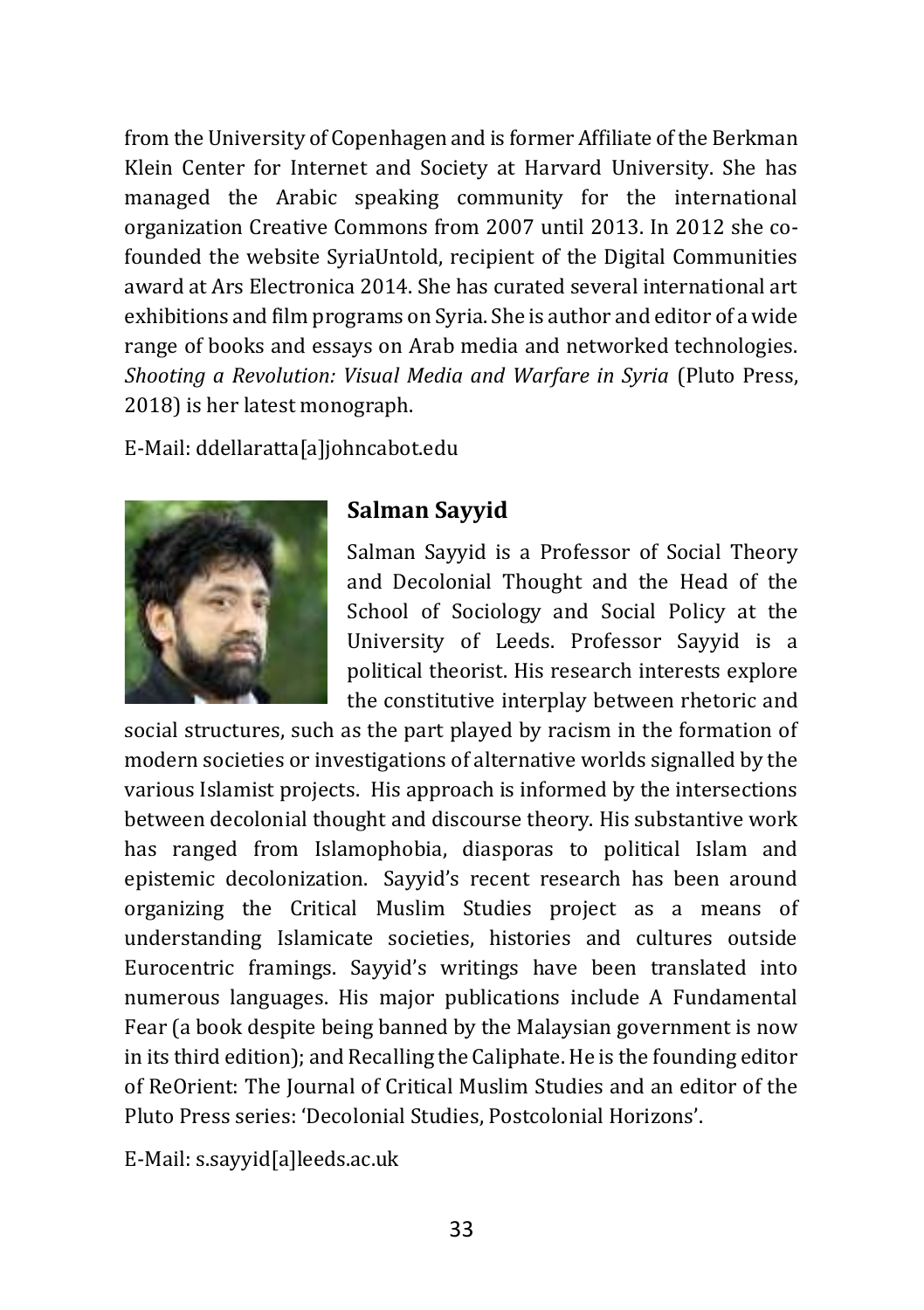

# **Wendy Shaw**

Professor Wendy M. K. Shaw (Ph.D. UCLA, 1999) researches postcolonial art historiography and decolonial art history of the Islamic world and the modern Middle East. She is author of Possessors and Possessed: Museums,

Archaeology, and the Visualization of History in the Late Ottoman Empire (University of California Press, 2003), Ottoman Painting: Reflections of Western Art from the Ottoman Empire to the Turkish Republic (IB Tauris, 2011). What is "Islamic" Art: Between Religion and Perception (Cambridge University Press, 2019, awarded the Honorable Mention for the 2020 Albert Hourani Book Award of the Middle East Studies Association and the 2021 Iran Book Award), and Loving Writing (Routledge, 2021).

E-Mail: [wendy.shaw\[a\]fu-berlin.de](mailto:wendy.shaw@fu-berlin.de)



#### **Aaron Zelin**

Aaron Y. Zelin is the Richard Borow Fellow at the [Washington Institute for Near East Policy,](https://www.washingtoninstitute.org/experts/aaron-y-zelin) a Visiting Research Scholar at Brandeis University, and founder of [Jihadology.net.](https://jihadology.net/) He is also author of the book Your Sons Are At Your Service: Tunisia's Missionaries of Jihad (Columbia University Press, 2020).

E-Mail: [azelin\[a\]jihadology.net](mailto:azelin@jihadology.net)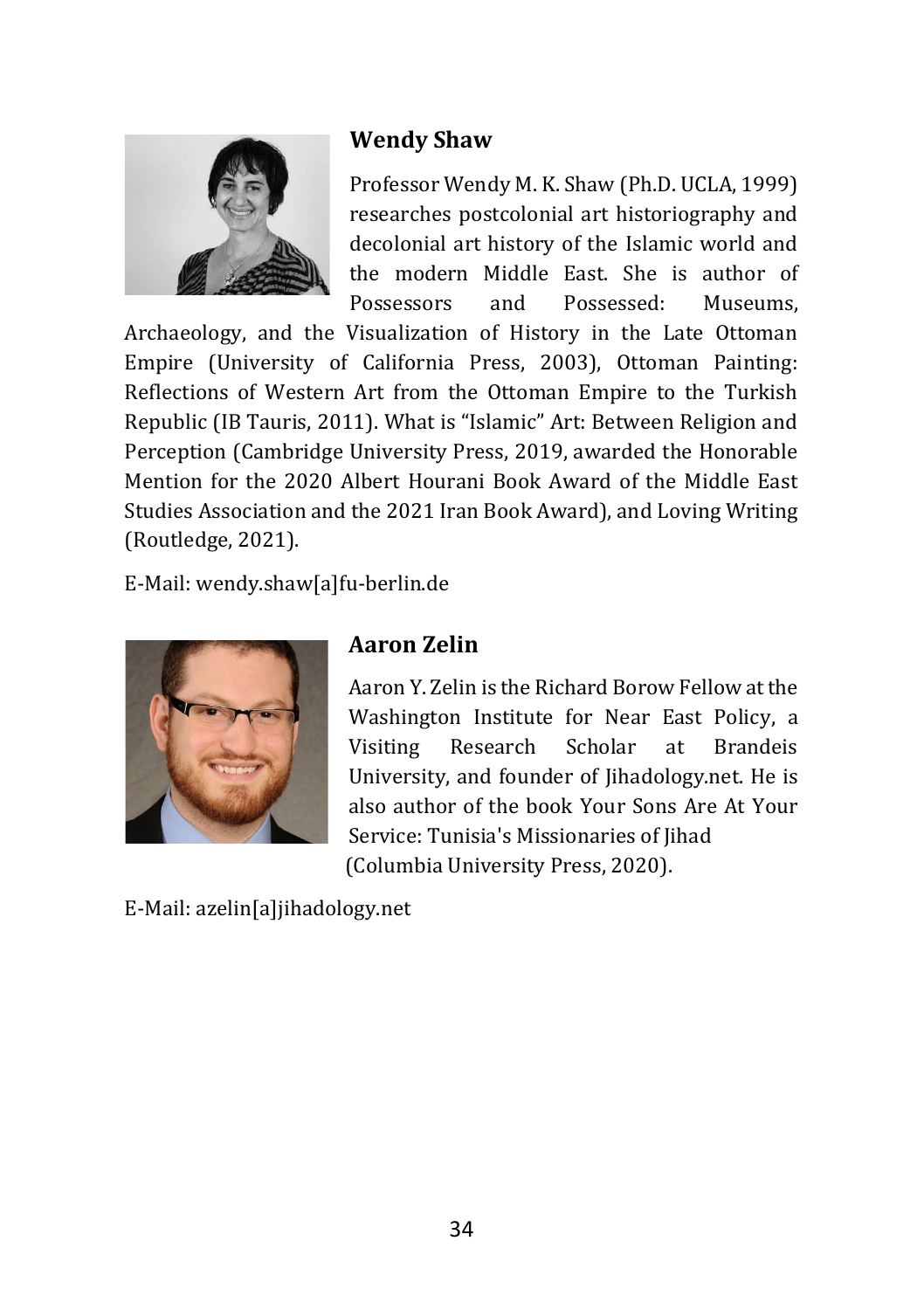# **SHORT BIOGRAPHIES OF ORGANISING TEAM**



#### **Christoph Günther**

[Christoph Günther](https://uni-mainz.academia.edu/ChristophG%C3%BCnther) leads the junior research group *[Jihadism on the Internet: Images and](https://www.blogs.uni-mainz.de/fb07-ifeas-eng/jihadism-on-the-internet-images-and-videos-their-appropriation-and-dissemination/)  [Videos, their Dissemination and Appropriation](https://www.blogs.uni-mainz.de/fb07-ifeas-eng/jihadism-on-the-internet-images-and-videos-their-appropriation-and-dissemination/)* at the Department of Anthropology and African Studies at Johannes Gutenberg University of Mainz. Having a background in Islamic Studies,

his research interests include religio-political movements in the modern Middle East, visual cultures and iconography, and the sociology of religion. His book *[Entrepreneurs of Identity: The Islamic State'](https://www.berghahnbooks.com/title/GuntherEntrepreneurs/recommend)s Symbolic [Repertoire](https://www.berghahnbooks.com/title/GuntherEntrepreneurs/recommend)* will be published in winter 2021 with Berghahn Books.

E-Mail: [c.guenther\[a\]uni-mainz.de](mailto:c.guenther@uni-mainz.de)



#### **Robert Dörre**

[Robert Dörre](https://rub.academia.edu/RobertD%C3%B6rre) is a media scholar with a focus on social media and digital culture. He studied media culture studies, film studies, and sociology in Mainz and Cologne and subsequently completed his PhD as part of the DFG-funded research training group *[Documentary Practices. Excess and Privation](https://das-dokumentarische.blogs.ruhr-uni-bochum.de/en/start/)* at

the Ruhr University Bochum. The dissertation, which deals with audiovisual self-documentation in social media, has been awarded the Young Talent Award of the Büchner-Verlag. He is a research associate at the Institute for Media Studies at Ruhr University in Bochum and a member of the BMBF-funded junior research group "Jihadism on the Internet" at Johannes Gutenberg University in Mainz. He is currently researching the distribution, networking and archiving of illegal media content in social media.

E-Mail: [rdoerre\[a\]uni-mainz.de](mailto:rdoerre@uni-mainz.de)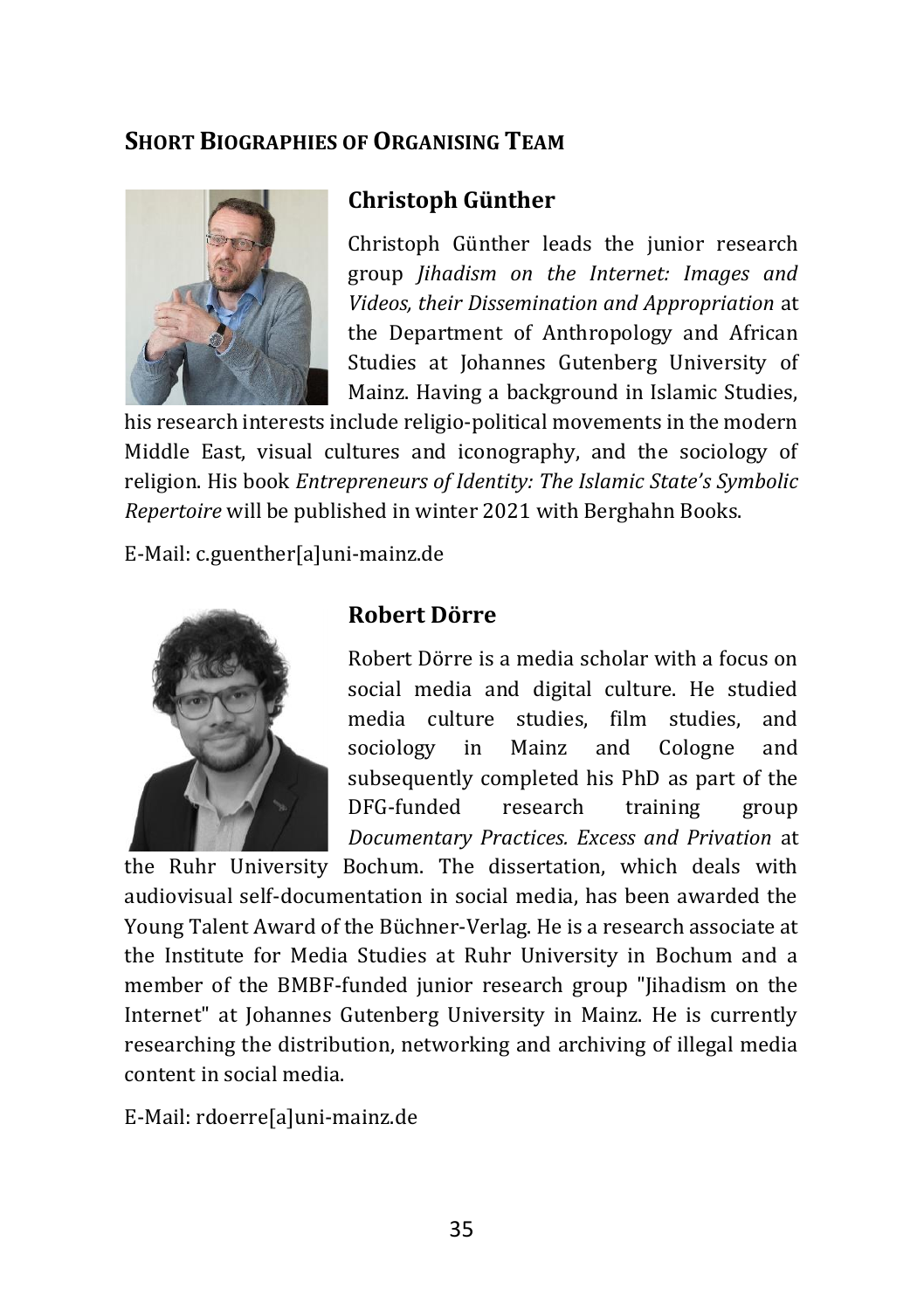

# **Simone Pfeifer**

[Simone Pfeifer](https://uni-mainz.academia.edu/SimonePfeifer?from_navbar=true) is a social and cultural anthropologist with a focus on visual, digital and media anthropology. She is currently working as a post-doctoral researcher in the research project *Jihadism on the Internet: Images and Videos, their Appropriation and Dissemination* at

the Department of Anthropology and African Studies at Johannes Gutenberg University Mainz, Germany. Her work explores social, visual, and digital practices, using experimental ethnography and digital curatorial strategies for the co-creation of knowledge. Her research revolves around migration and mobility with a focus on transnational social relations between Senegal and Germany and Muslim everyday life in relation to German speaking social media.

E-Mail: [pfeifer\[a\]uni-mainz.de](mailto:pfeifer@uni-mainz.de)



# **Yorck Beese**

[Yorck Beese](https://uni-mainz.academia.edu/YorckBeese) studied media sciences at Kiel University. His research at Johannes Gutenberg-Universität focuses on the film of the Islamic State and other radical islamic groups.

He currently writes his PhD thesis on the cinefication of the Islamic State's film at the University of Bochum.

E-Mail: [yorck.beese\[a\]uni-mainz.de](mailto:yorck.beese@uni-mainz.de)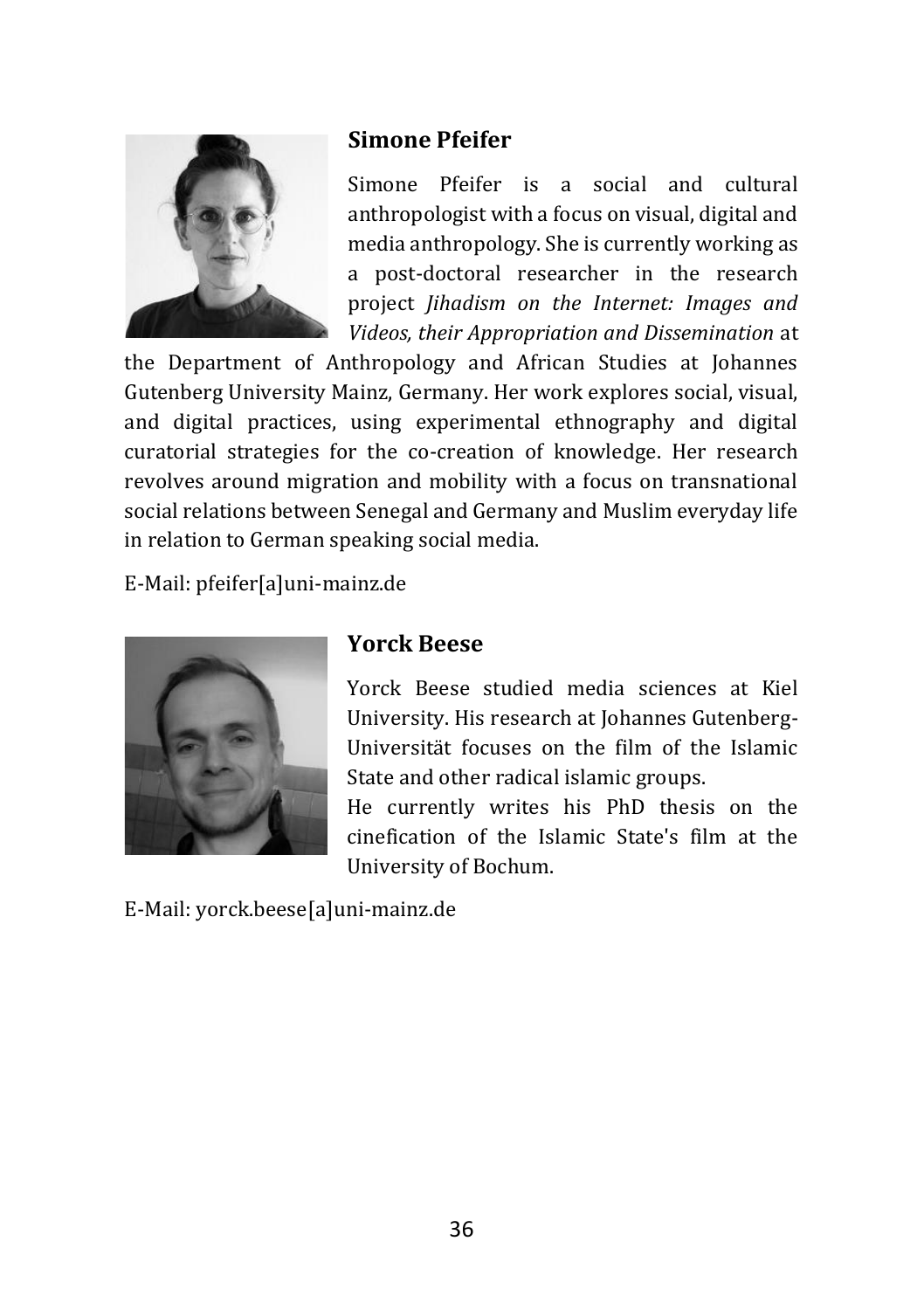# **Alexandra Dick**

[Alexandra Dick](https://vfg-mz.academia.edu/AlexandraDick) is a member of the junior research group Jihadism on the Internet at Johannes Gutenberg University Mainz and a PhD candidate in Islamic Studies at Ruhr University Bochum. In her PhD project, she analyses the role of anāshīd among the so-called Islamic State. She studied Anthropology and Islamic Studies at the University of Tuebingen as well as Social Anthropology of Development at SOAS, University of London. In 2020, she was a visiting scholar at the City College of New York.

E-Mail: [alexandra.dick\[a\]uni-mainz.de](mailto:alexandra.dick@uni-mainz.de)

# **Larissa-Diana Fuhrmann**



[Larissa-Diana Fuhrmann](https://www.researchgate.net/profile/Larissa-Diana-Fuhrmann) has been working at the Department of Anthropology and African Studies at the Johannes Gutenberg University Mainz as a researcher in the junior research group *Jihadism on the Internet* since 2017. She operates at the intersection of the arts and science and uses curatorial practices as a tool for knowledge production and knowledge transfer

in her research. She focuses on artistic appropriation practices in the context of political violence. She is currently doing her PhD on artistic contestations and postcolonial perspectives on the violence of the socalled Islamic State.

E-Mail: [lfuhrm\[a\]uni-mainz.de](mailto:lfuhrm@uni-mainz.de)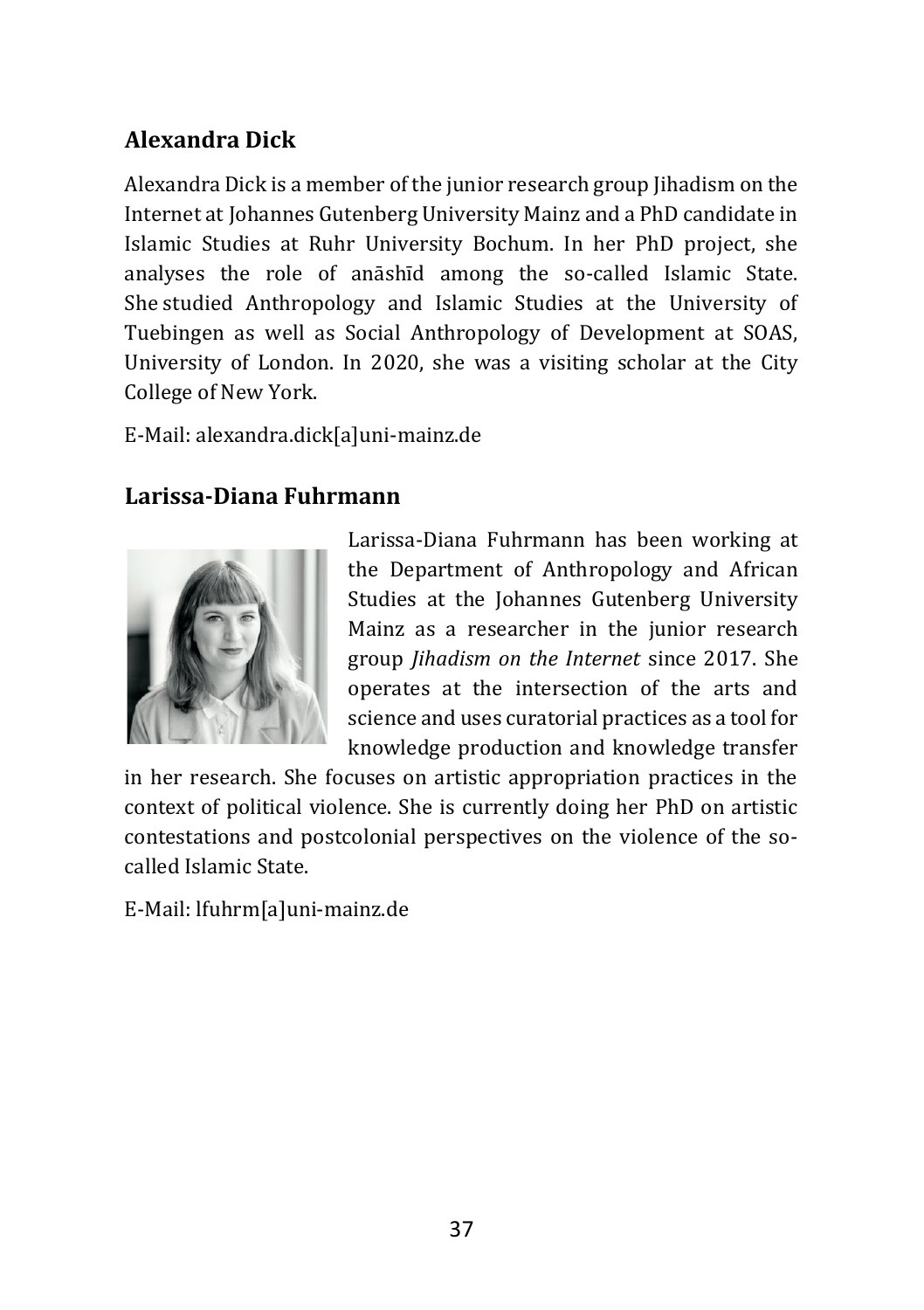

# **Maike Wiechert**

Maike Wiechert studied media studies at Bauhaus University Weimar and Universidade Federal de Minas Gerais and is currently doing her masters in social and cultural anthropology at Johannes Gutenberg University Mainz. She is a student assistant in the research project

*Jihadism on the Internet: Images and Videos, their Appropriation and Dissemination.*

E-Mail[: wiechert\[a\]uni-mainz.de](mailto:wiechert@uni-mainz.de)



# **Marlene Ziegelmayer**

Marlene Ziegelmayer earned her bachelor's degree in cultural anthropology and art history at Johannes Gutenberg University Mainz and is now going to persue her master's degree. Her master's project focuses on religious diversity and naming in Burkina Faso. She works as a

student assistant for the research project *Jihadism on the Internet: Images and Videos, their Appropriation and Dissemination.*

E-Mail: [maziegel\[at\]uni-mainz.de](mailto:maziegel@uni-mainz.de)